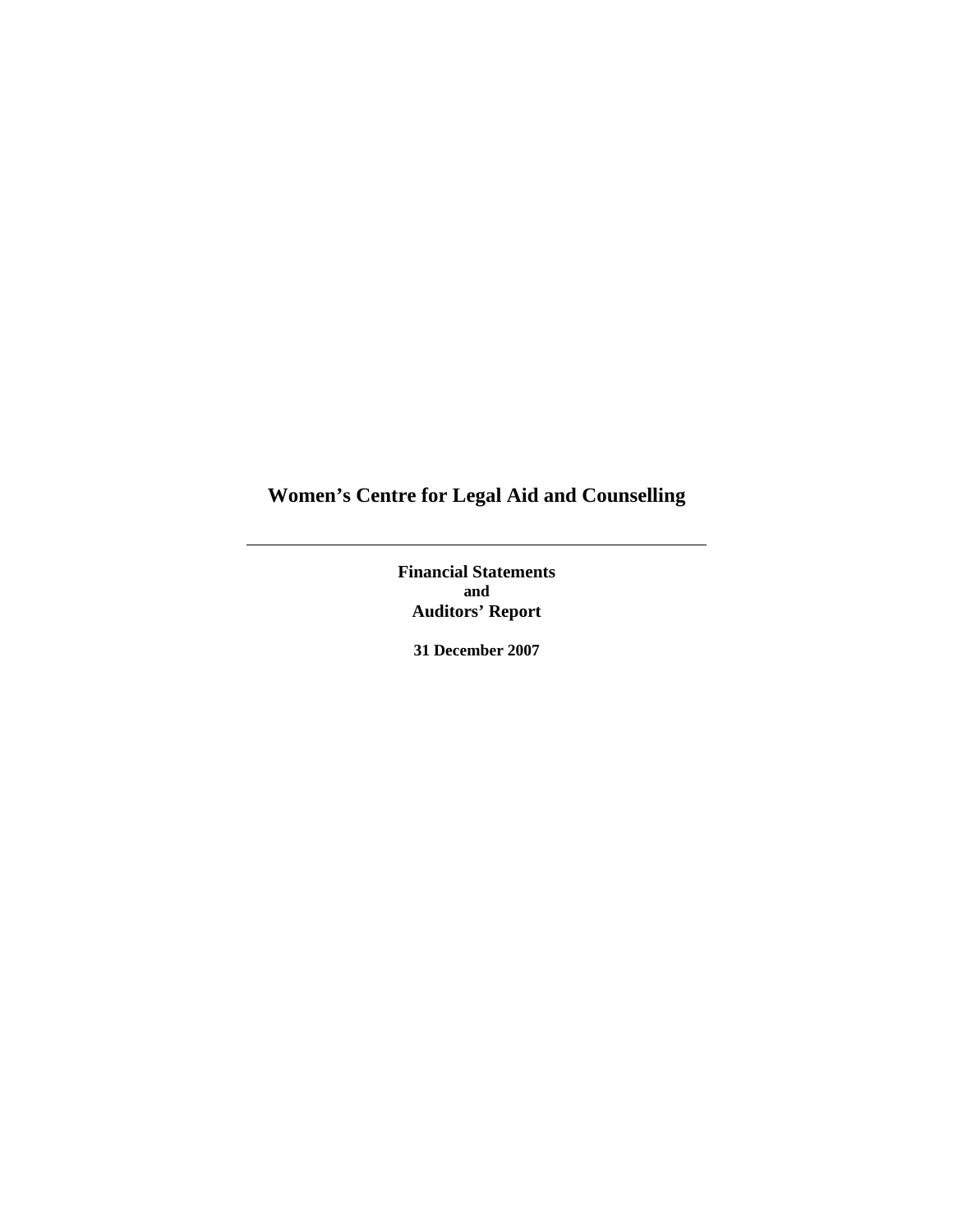## **Table of Contents**

**Page**

| Auditors' Report                         | $1 - 2$       |
|------------------------------------------|---------------|
| <b>Balance Sheet</b>                     | $\mathcal{R}$ |
| <b>Statement of Activities</b>           |               |
| <b>Statement of Change in Net Assets</b> | 5             |
| <b>Statement of Cash Flows</b>           | 6             |
| <b>Statement of Functional Expenses</b>  | $\tau$        |
| <b>Notes To Financial Statements</b>     | $8 - 14$      |

## **Supplementary Information – Actual Expenses Versus Budget**

| <b>Total Expenditures: Core and Special Projects</b> | 15. |
|------------------------------------------------------|-----|
| Capacity Building Unit                               | 16  |
| <b>Research and Documentation Unit</b>               | 17  |
| Lobbying and Advocacy Unit                           | 18  |
| Service Unit                                         | 19  |
| <b>Administration and General Unit</b>               | 20  |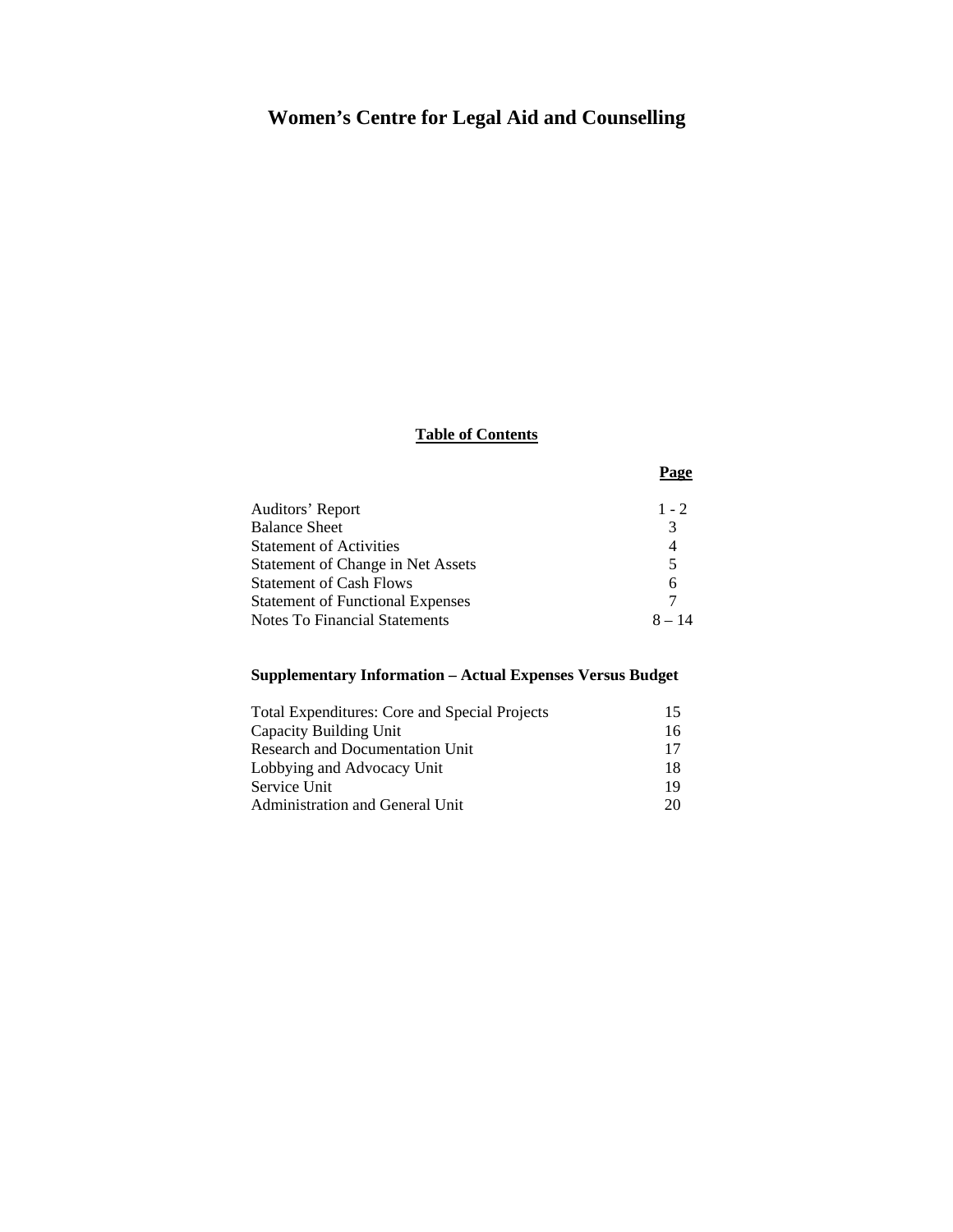# **Deloitte**

Saba & Co. Deloitte & Touche (M.E) Mashrig Insurance Bldg. Al Nahda Area - Al Masyoun P.O.Box 447 Ramallah - West Bank Tel: +970(2)298 0048/298 4701 Fax: +970(2)298 4703/295 9153 www.deloitte.com

#### **INDEPENDENT AUDITOR'S REPORT**

#### To the Board of Trustees Women's Centre for Legal Aid and Counselling

We have audited the accompanying financial statements of Women's Centre for Legal Aid and Councelling (Not for Profit Institute), which comprise of the statement of financial position as at December 31, 2007, the statement of activities and change in net assets and cash flows statement for the year then ended, and a summary of significant accounting policies and other explanatory notes.

#### Management's responsibility for the financial statements

Management is responsible for the preparation and fair presentation of these financial statements in accordance with relevant International Financial Reporting Standards. This responsibility includes: designing, implementing and maintaining internal control relevant to the preparation and fair presentation of financial statements that are free from material misstatement, whether due to fraud or error; selecting and applying appropriate accounting policies; and making accounting estimates that are reasonable in the circumstances.

#### Auditor's responsibility

Our responsibility is to express an opinion on these financial statements based on our audit. We conducted our audit in accordance with International Standards on Auditing. Those standards require that we comply with ethical requirements and plan and perform the audit to obtain reasonable assurance whether the financial statements are free from material misstatement.

An audit involves performing procedures to obtain audit evidence about the amounts and disclosures in the financial statements. The procedures selected depend on the auditor's judgment, including the assessment of the risks of material misstatement of the financial statements, whether due to fraud or error. In making those risk assessments, the auditor considers internal control relevant to the centre's preparation and fair presentation of the financial statements in order to design audit procedures that are appropriate in the circumstances, but not for the purpose of expressing an opinion on the effectiveness of the centre's internal control. An audit also includes evaluating the appropriateness of accounting policies used and the reasonableness of accounting estimates made by management, as well as evaluating the overall presentation of the financial statements.

Audit . Tax . Consulting . Financial Advisory .

Member of **Deloitte Touche Tohmatsu**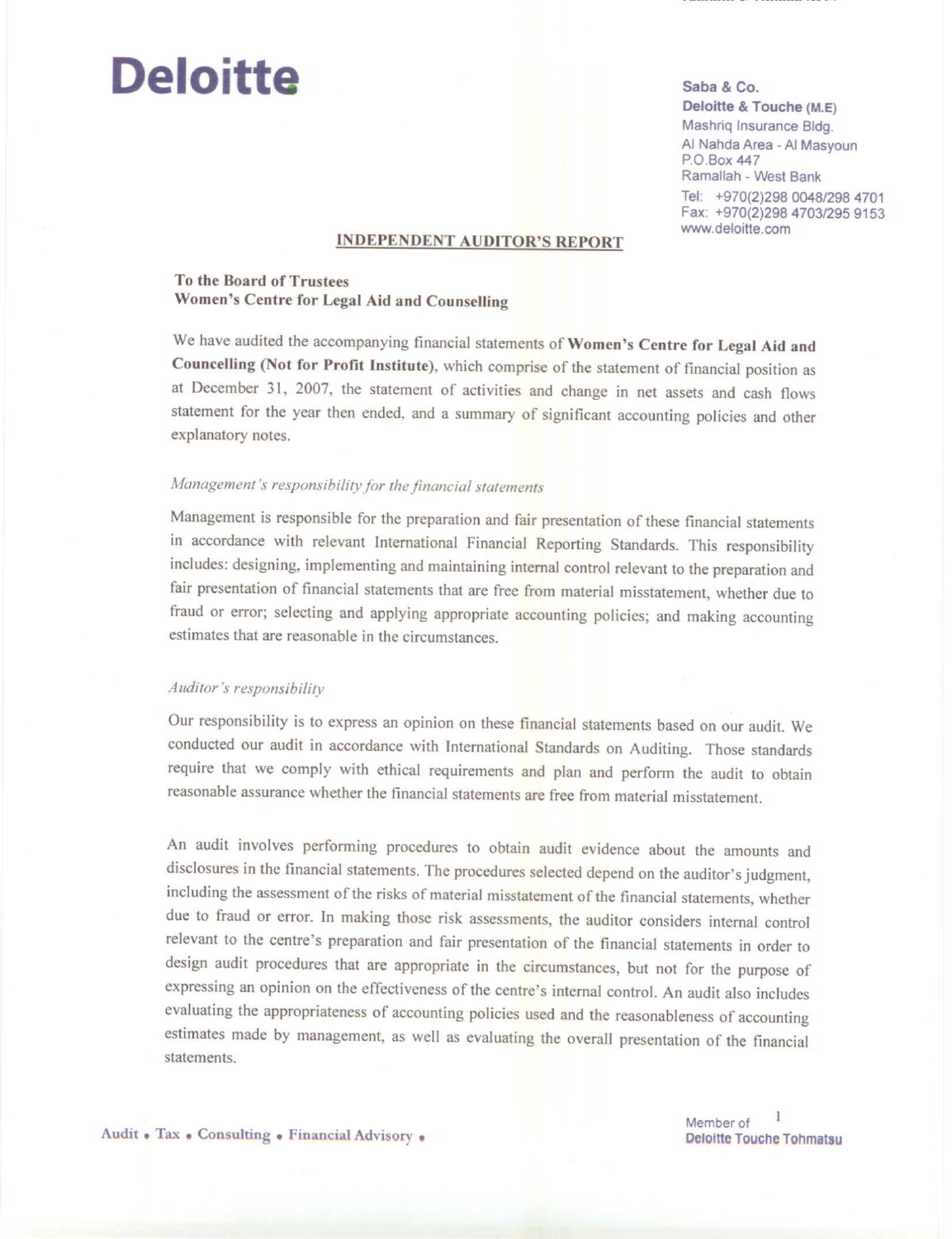## Deloitte.

We believe that the audit evidence we have obtained is sufficient and appropriate to provide a basis for our audit opinion.

Opinion

In our opinion, the financial statements give a true and fair view of the financial position of Women's Centre for Legal Aid and Councelling (Not for Profit Institute) as of December 31, 2007, its financial performance and its cash flows for the year then ended in accordance with International Financial Reporting Standards.

Deloitte & Buch

Deloitte & Touche (M.E.) 15 April 2008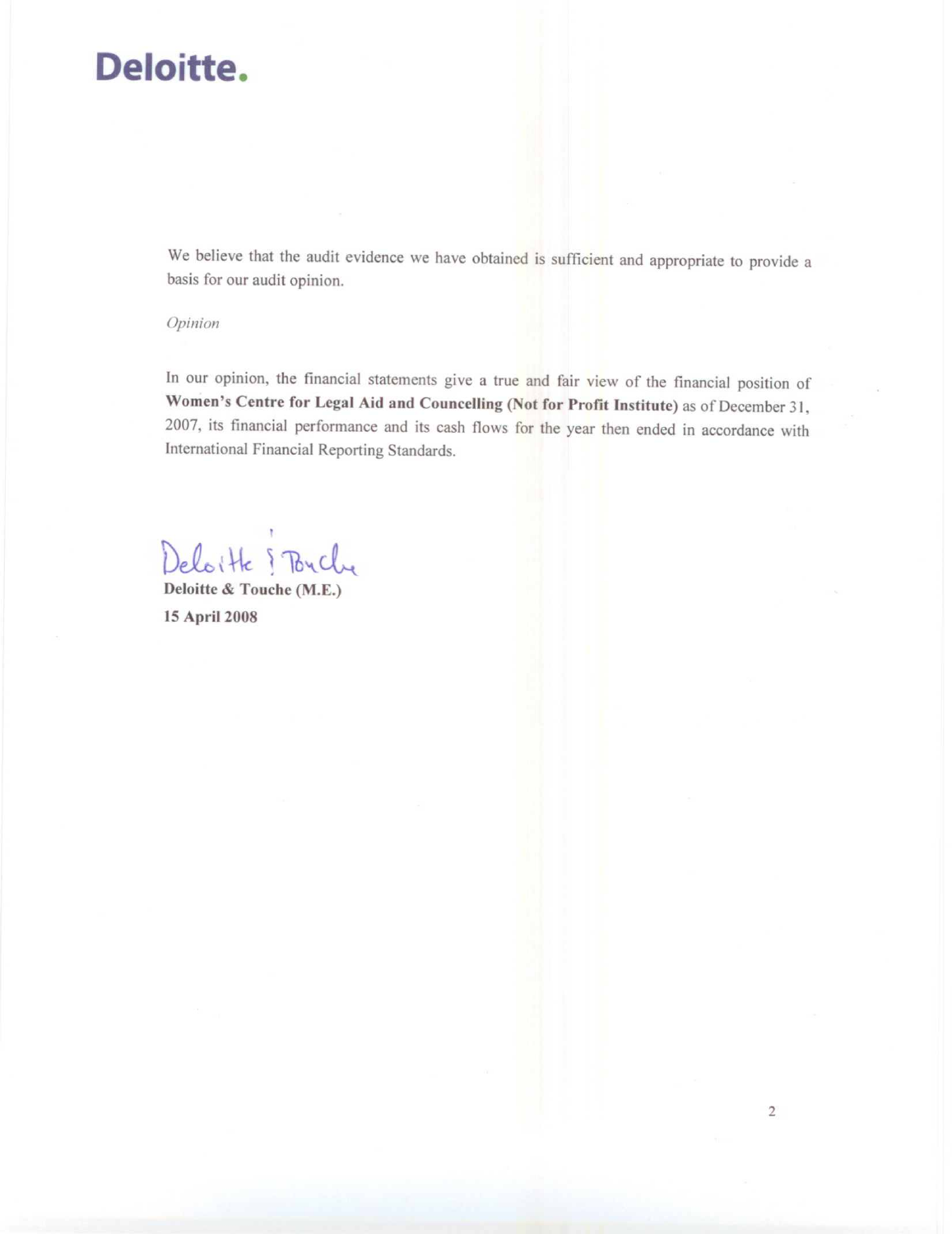#### **Statement - A**

## **Women's Centre for Legal Aid and Counselling**

## **Statement of Financial Position**

#### **As of 31 December 2007**

|                                                   |                         | 2007       | 2006       |
|---------------------------------------------------|-------------------------|------------|------------|
|                                                   | <b>Note</b>             | <b>USD</b> | <b>USD</b> |
| <b>Assets</b>                                     |                         |            |            |
| Cash on Hand and at Banks                         | 3                       | 563,490    | 161,022    |
| Deposits with Banks Restricted for Staff Benefits | 3                       | 477,269    | 361,046    |
| Pledges Receivables                               | $\overline{\mathbf{4}}$ | 63,061     | 235,928    |
| <b>Accounts Receivables</b>                       |                         | 15,611     | 7,943      |
| Prepaid Expenses                                  |                         | 11,013     | 15,336     |
| Property, Plant and Equipment - net               |                         |            |            |
| of Accumulated Depreciation                       | 5                       | 607,029    | 448,755    |
| <b>Total Assets</b>                               |                         | 1,737,473  | 1,230,030  |
| <b>Liabilities and Net Assets</b>                 |                         |            |            |
| <b>Liabilities:</b>                               |                         |            |            |
| Payables and Accruals                             | 6                       | 56,301     | 60,690     |
| Loan Payable                                      | 7                       | 239,671    | 260,571    |
| <b>Reserves for Staff Benefits</b>                | 8                       | 622,317    | 515,102    |
| <b>Total Liabilities</b>                          |                         | 918,289    | 836,363    |
| <b>Net Assets:</b>                                |                         |            |            |
| Unrestricted                                      |                         | (196, 025) | (105, 278) |
| Investment in Property, Plant and Equipment       |                         | 607,029    | 448,755    |
| <b>Temporarily Restricted</b>                     | 12                      | 408,180    | 50,190     |
| Total Net Assets (Statement -C)                   |                         | 819,184    | 393,667    |
| <b>Total Liabilities and Net Assets</b>           |                         | 1,737,473  | 1,230,030  |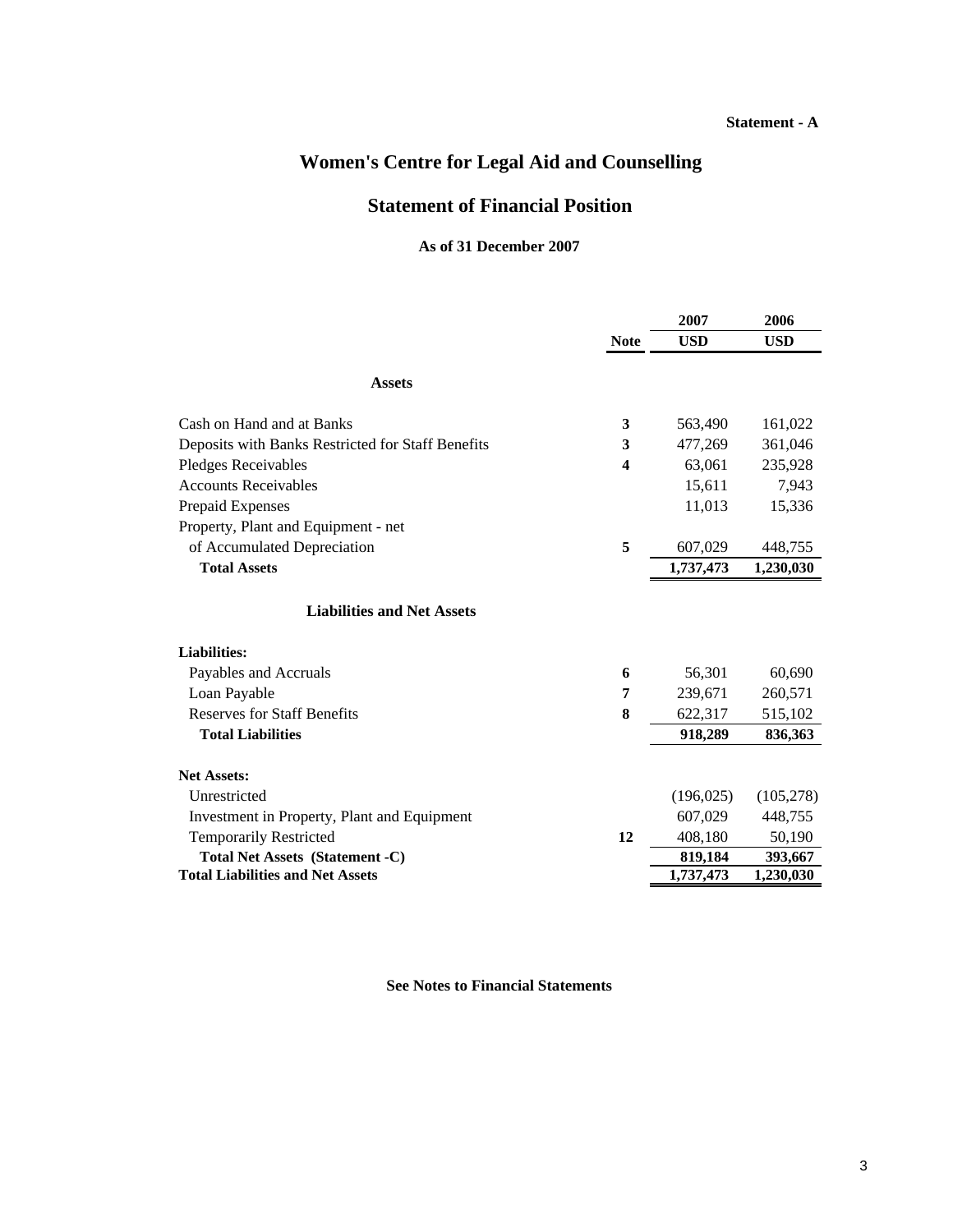#### **Statement - B**

## **Women's Centre for Legal Aid and Counselling**

## **Statement of Activities**

#### **Year Ended 31 December 2007**

|                                                        |             |                     | <b>Temporary</b>  | <b>Total</b> |            |
|--------------------------------------------------------|-------------|---------------------|-------------------|--------------|------------|
|                                                        |             | <b>Unrestricted</b> | <b>Restricted</b> | 2007         | 2006       |
|                                                        | <b>Note</b> | <b>USD</b>          | <b>USD</b>        | <b>USD</b>   | <b>USD</b> |
| <b>Operating Revenues:</b>                             |             |                     |                   |              |            |
| Grants                                                 | 12          |                     | 1,913,265         | 1,913,265    | 1,023,523  |
| <b>Other Revenues</b>                                  | 9           | 64,644              |                   | 64,644       | 72,011     |
| <b>Total Operating Revenues</b>                        |             | 64,644              | 1,913,265         | 1,977,909    | 1,095,534  |
| Net Assets Released from Restrictions                  | 12          | 1,555,275           | (1, 555, 275)     |              |            |
|                                                        |             | 1,619,919           | 357,990           | 1,977,909    | 1,095,534  |
| <b>Program Expenses:</b>                               |             |                     |                   |              |            |
| Capacity Building                                      |             | 213,720             |                   | 213,720      | 184,943    |
| <b>Research and Documentation</b>                      |             | 197,928             |                   | 197,928      | 196,658    |
| Lobbying and Advocacy                                  |             | 260,521             |                   | 260,521      | 185,169    |
| Services                                               |             | 370,502             |                   | 370,502      | 285,407    |
| <b>Administration and General</b>                      |             | 360,545             |                   | 360,545      | 294,676    |
| <b>Total Core Expenses (Statement-E)</b>               |             | 1,403,216           |                   | 1,403,216    | 1,146,853  |
| Special Projects (Statement-E)                         |             | 145,283             |                   | 145,283      | 106,416    |
| Depreciation                                           |             | 27,086              |                   | 27,086       | 22,487     |
| <b>Total Program and Management</b>                    |             | 1,575,585           |                   | 1,575,585    | 1,275,756  |
| Loss (Gain) on Currency Fluctuations                   |             | (23, 193)           |                   | (23, 193)    | (6,139)    |
| <b>Total Expenses</b>                                  |             | 1,552,392           |                   | 1,552,392    | 1,269,617  |
| Increase in Net Assets During the Year (Statement - C) |             | 67,527              | 357,990           | 425,517      | (174, 083) |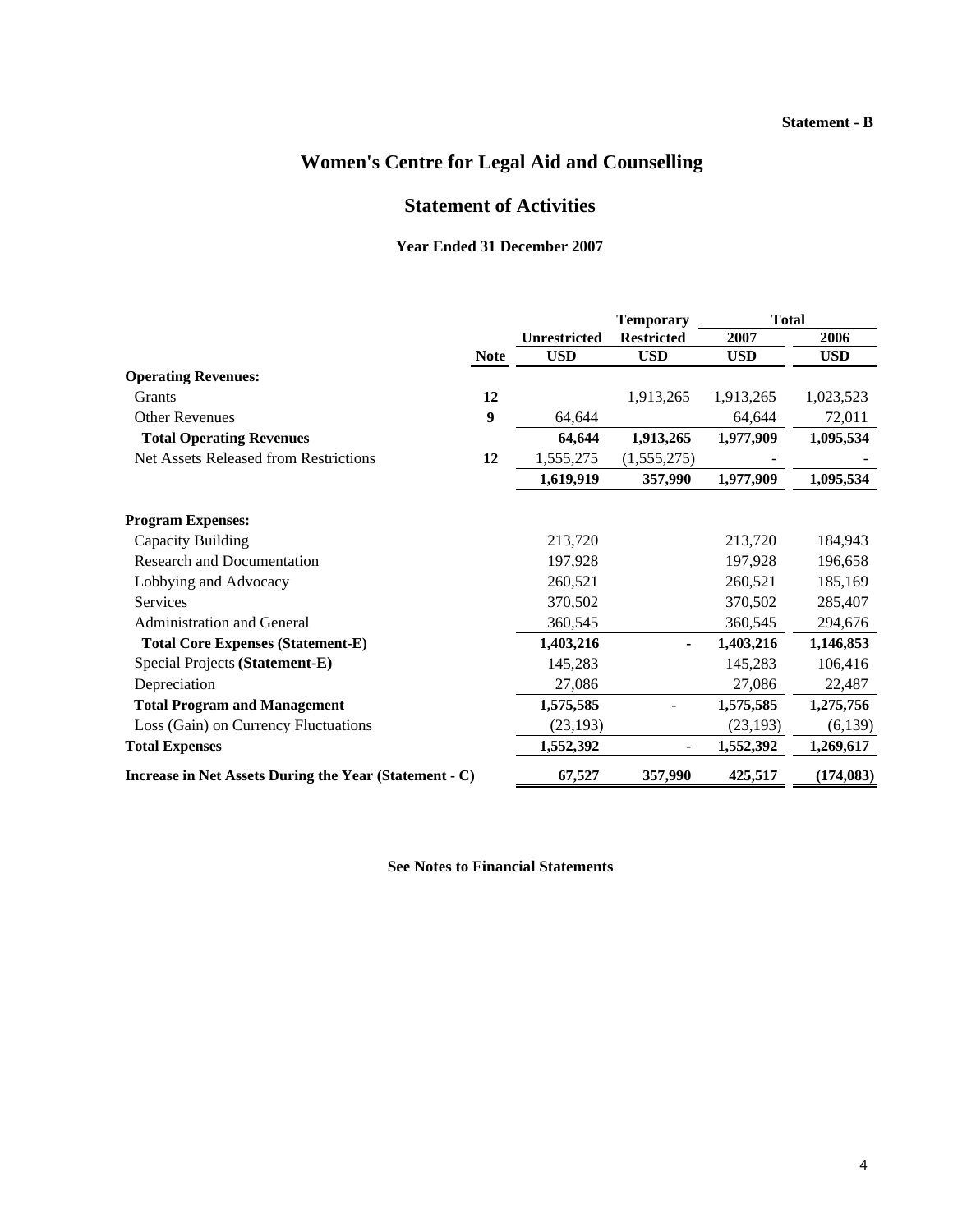#### **Statement - C**

## **Women's Centre for Legal Aid and Counselling**

## **Statement of Change in Net Assets**

#### **Year Ended 31 December 2007**

|                                           |                     | <b>Investment</b><br>in Property,<br><b>Plant</b> |                   |              |
|-------------------------------------------|---------------------|---------------------------------------------------|-------------------|--------------|
|                                           |                     | &                                                 | <b>Temporary</b>  |              |
|                                           | <b>Unrestricted</b> | Equipment                                         | <b>Restricted</b> | <b>Total</b> |
|                                           | <b>USD</b>          | <b>USD</b>                                        | <b>USD</b>        | <b>USD</b>   |
| Net Assets at Beginning of Year           | (105, 278)          | 448,755                                           | 50,190            | 393,667      |
| Excess for the Year (Statement - B)       | 67,527              |                                                   | 357,990           | 425,517      |
| Procurement of Fixed Assets               | (179, 035)          | 179,035                                           |                   |              |
| Depreciation Expense                      | 20,761              | (20,761)                                          |                   |              |
| Net Assets at End of Year (Statement - A) | (196.025)           | 607.029                                           | 408.180           | 819,184      |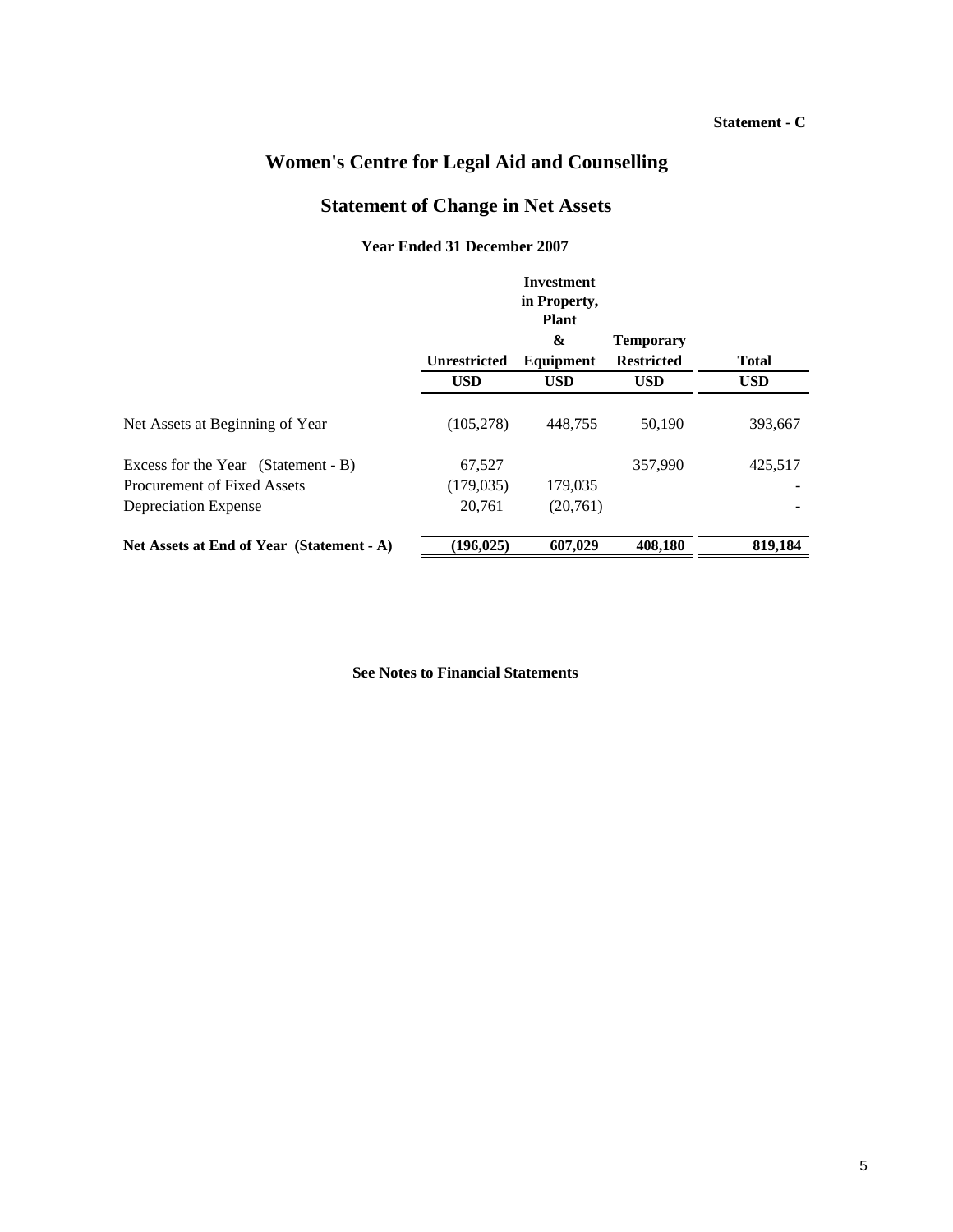#### **Statement - D**

## **Women's Centre for Legal Aid and Counselling**

## **Statement of Cash Flows**

**Year Ended 31 December 2007**

|                                                                | 2007        | 2006        |
|----------------------------------------------------------------|-------------|-------------|
|                                                                | <b>USD</b>  | <b>USD</b>  |
| <b>Cash Flows from Operating activities:</b>                   |             |             |
| Cash Received from Contributors                                | 2,104,517   | 1,048,133   |
| <b>Other Revenues</b>                                          | 64,644      | 72,011      |
| Cash Paid to Suppliers and Employees                           | (1,444,210) | (1,245,727) |
|                                                                | 724,951     | (125, 583)  |
| <b>Cash Flows from Investing Activities:</b>                   |             |             |
| Procurement of Office Furniture and Equipment                  | (185,360)   | (384, 398)  |
|                                                                | (185, 360)  | (384, 398)  |
| <b>Cash Flows from Financing Activities:</b>                   |             |             |
| Settelment of Loan Payable                                     | (20,900)    | 260,571     |
| <b>Cash Flows Used in Financing Activities</b>                 | (20,900)    | 260,571     |
| Increase (Decrease) in Cash and Banks During the Year          | 518,691     | (249, 410)  |
| Cash on Hand and at Banks at Beginning of Year                 | 522,068     | 771,478     |
| Cash on Hand and at Banks at End of Year                       | 1,040,759   | 522,068     |
| <b>Adjustments to Reconcile Change in Net Assets</b>           |             |             |
| to Net Cash Provided by Operating Activities:                  |             |             |
| Change in Net Assets                                           | 425,517     | (174, 083)  |
| Depreciation                                                   | 27,086      | 22,487      |
| Provision for Severance Pay and Provident Fund, Net of Payment | 107,215     | 40,880      |
| Decrease (Increase) in Accounts and Pledges Receivables        | 165,199     | 7,737       |
| Increase (Decrease) in Payables and Accruals                   | (4,389)     | (20,671)    |
| Decrease (Increase) in Prepaid Expenses                        | 4,323       | (1,933)     |
| <b>Cash Provided by Operating Activities</b>                   | 724,951     | (125, 583)  |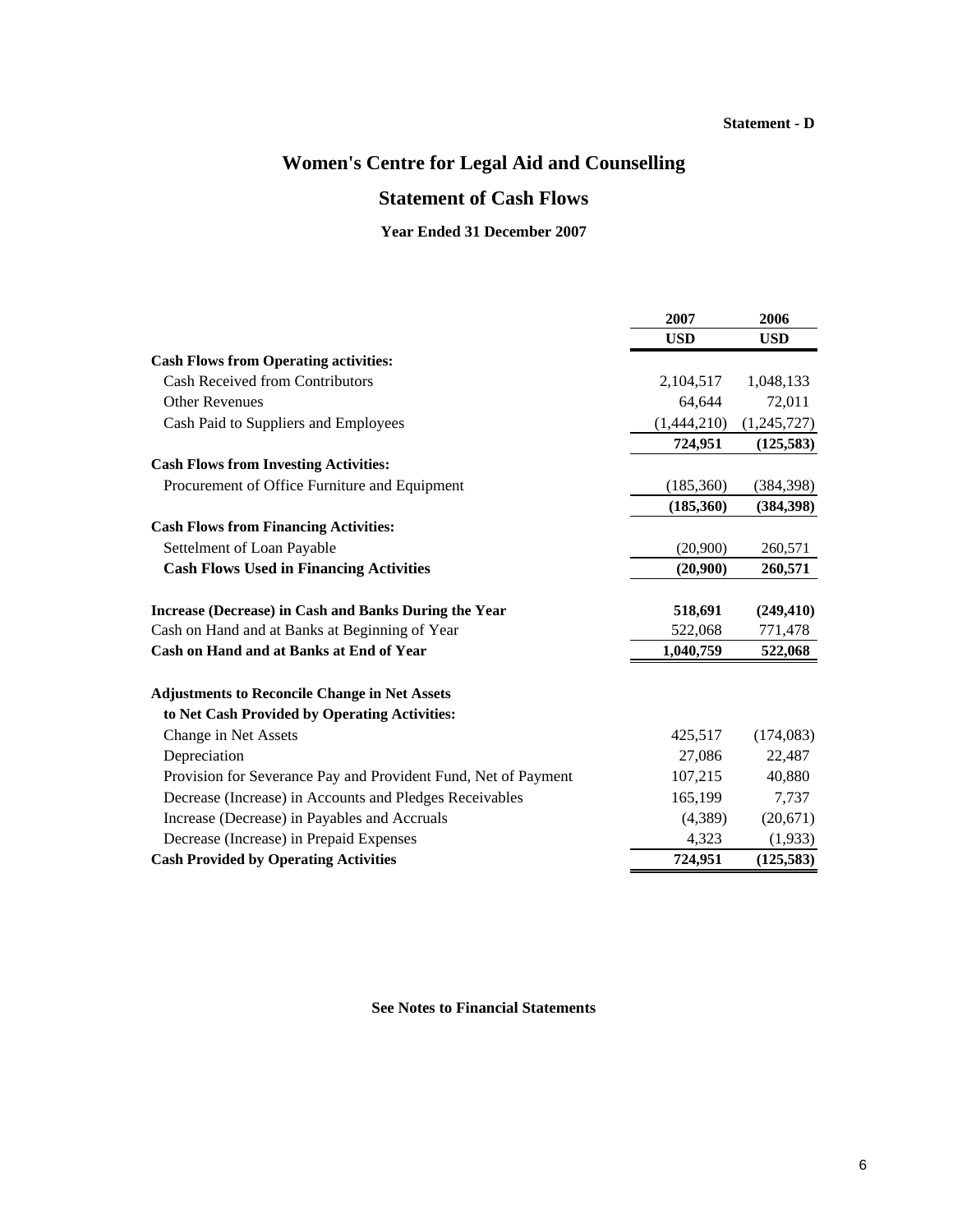#### **Statement of Functional Expenses Year Ended 31 December 2007**

|                                           |                 | <b>Research</b> | Lobbying        |                | <b>Administration</b> |              |                 |              |            |
|-------------------------------------------|-----------------|-----------------|-----------------|----------------|-----------------------|--------------|-----------------|--------------|------------|
|                                           | Capacity        | and             | and             |                | and                   |              | <b>Special</b>  | <b>Total</b> |            |
|                                           | <b>Building</b> | Documentation   | <b>Advocacy</b> | <b>Service</b> | <b>General</b>        | <b>Total</b> | <b>Projects</b> | 2007         | 2006       |
|                                           | <b>USD</b>      | <b>USD</b>      | <b>USD</b>      | <b>USD</b>     | <b>USD</b>            | <b>USD</b>   | <b>USD</b>      | <b>USD</b>   | <b>USD</b> |
| <b>Salaries and Related Expenses:</b>     |                 |                 |                 |                |                       |              |                 |              |            |
| <b>Salaries</b>                           | 56,776          | 61,318          | 93,028          | 155,470        | 181,995               | 548,587      | 21,669          | 570,256      | 545,349    |
| * Salary Related Expenses                 | 16,771          | 16,260          | 22,874          | 40,164         | 44,522                | 140,591      |                 | 140,591      | 98,221     |
|                                           | 73,547          | 77,578          | 115,902         | 195,634        | 226,517               | 689,178      | 21,669          | 710,847      | 643,570    |
| <b>Occupancy Costs:</b>                   |                 |                 |                 |                |                       |              |                 |              |            |
| Rent and insurance                        | 9,982           | 12,684          | 8,011           | 17,074         | 6,174                 | 53,925       |                 | 53,925       | 57,648     |
| <b>Utilities</b>                          | 5,301           | 3,827           | 3,913           | 3,620          | 5,500                 | 22,161       |                 | 22,161       | 14,492     |
| Repairs and Maintenance                   | 6.720           | 5,009           | 4,027           | 4,141          | 5,604                 | 25,501       |                 | 25,501       | 12,818     |
|                                           | 22,003          | 21,520          | 15,951          | 24,835         | 17,278                | 101,587      | $\blacksquare$  | 101,587      | 84,958     |
| <b>Contractual Professional Services:</b> |                 |                 |                 |                |                       |              |                 |              |            |
| Audit and Accounting Fees                 |                 |                 |                 | 5,793          | 13,542                | 19,335       |                 | 19,335       | 13,179     |
| Legal & Court Fees                        |                 |                 |                 | 7,900          | 4,280                 | 12,180       |                 | 12,180       | 14,297     |
| Consultancies, Research and Training      | 3,631           | 41,884          | 14,639          | 5,021          | 3,000                 | 68,175       | 51,948          | 120,123      | 124,510    |
| Coordination                              | 54,274          | 26,888          | 26,450          | 73,905         | 15,390                | 196,907      | 37,300          | 234,207      | 119,472    |
|                                           | 57,905          | 68,772          | 41,089          | 92,619         | 36,212                | 296,597      | 89,248          | 385,845      | 271,458    |
| Others:                                   |                 |                 |                 |                |                       |              |                 |              |            |
| Hospitality and Workshops                 | 19,256          | 4,841           | 24,977          | 9,417          | 8,371                 | 66,862       | 12,118          | 78,980       | 68,051     |
| Printing, Stationery and Supplies         | 2,715           | 5,613           | 9,972           | 5,955          | 6,760                 | 31,015       | 9,345           | 40,360       | 36,958     |
| Media and Advertising                     | 1,636           | 6,258           | 33,205          | 9,065          | 4,274                 | 54,438       | 4,260           | 58,698       | 33,169     |
| Transportation, Perdiem and Travel        | 28,355          | 6,493           | 15,139          | 19,875         | 17,100                | 86,962       | 7,927           | 94,889       | 62,950     |
| Communication                             | 7,679           | 6,853           | 4,286           | 11,296         | 10,299                | 40,413       | 637             | 41,050       | 35,027     |
| <b>Emergencies and Safehome</b>           | 624             |                 |                 | 1,697          |                       | 2,321        |                 | 2,321        | 3,874      |
| <b>Bank Charges</b>                       |                 |                 |                 | 109            | 33,734                | 33,843       | 79              | 33,922       | 13,254     |
|                                           | 60,265          | 30,058          | 87,579          | 57,414         | 80,538                | 315,854      | 34,366          | 350,220      | 253,283    |
| Total Expenses (Statement - B)            | 213,720         | 197,928         | 260,521         | 370,502        | 360,545               | 1,403,216    | 145,283         | 1,548,499    | 1,253,269  |

**\* Salaries Related Expenses includes staff provident fund, severance pay, helath insurance and staff development**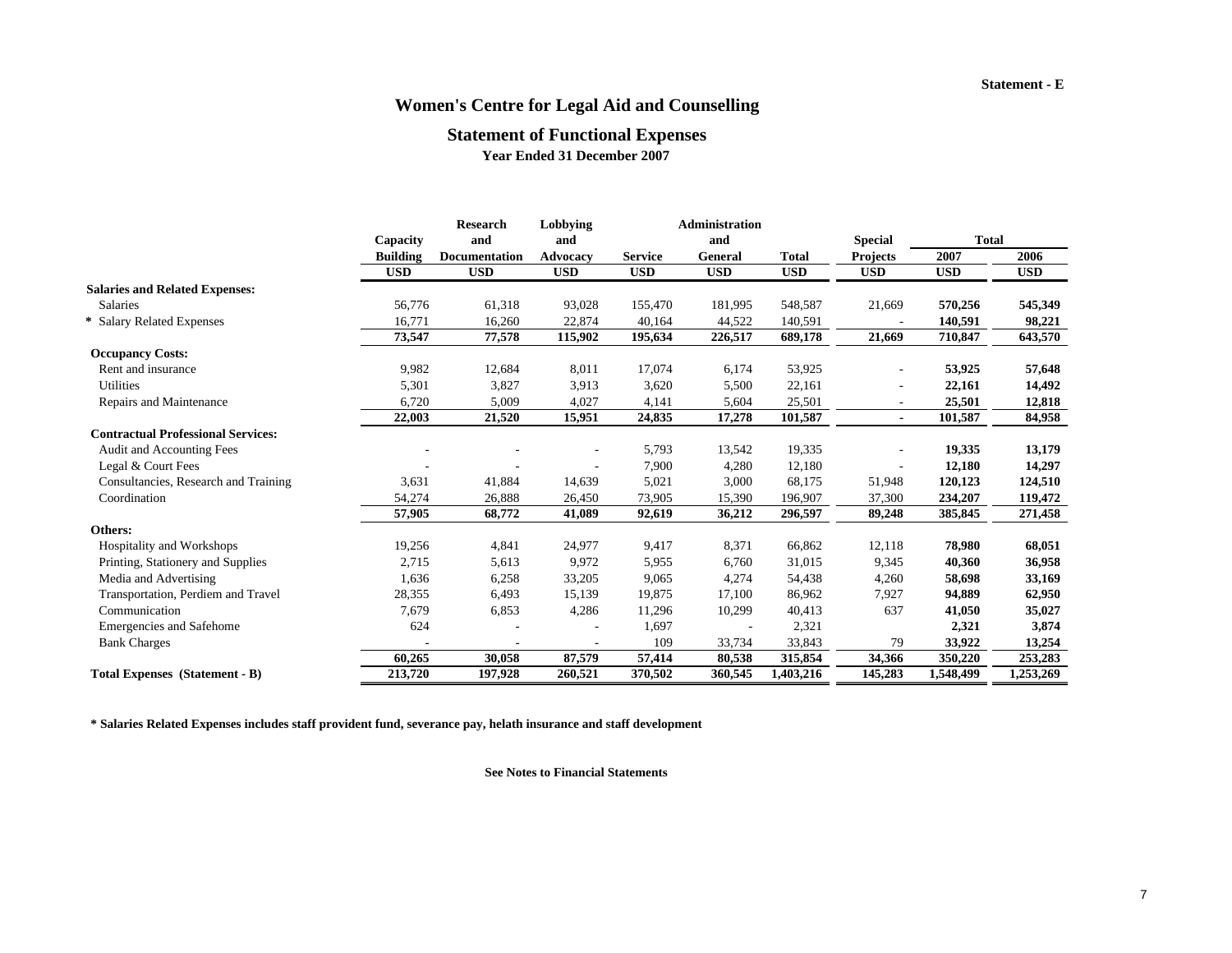#### **Notes to Financial Statements**

#### **31 December 2007**

#### **1. Organization:**

Women's Centre for Legal Aid and Counselling (WCLAC) which was established in 1991, is a not for profit local Palestinian organization dedicated to the service of women in areas of law, legal education and advice and personal counseling. It carries out its educational programmes, apprising women of their rights and status under law and provides potential remedies for various forms of abuse and discrimination in cooperation with other local institutions. The Centre may assist women in obtaining appropriate legal and medical services in extreme hardship cases. In addition to its educational and service activities, the Centre carries out legal research, procedures and brochures on the subject of women's rights and law. Registration of the Centre with all concerned authorities of the Palestinian National Authority is still in process.

#### **2. Summary of Significant Accounting Policies:**

The significant accounting policies followed are described below:

#### **2.1 Adoption of New and Revised International Financial Reporting Standards:**

The International Accounting Standards Board issued amendments to International Accounting Standards and issued new Financial Reporting Standards which have become effective January 1, 2007. This includes International Financial Reporting Standard No. 7 (Financial Instruments: Disclosures) which replaces IAS No. 30 and certain disclosure provisions in IAS No. 32 (Financial Instruments–Presentation and Disclosure) (effective for annual periods beginning on or after January 1, 2007).

#### **2.2 Basis of Accounting and Presentation:**

The financial statements have been prepared on the accrual basis of accounting and in conformity with International Financial Reporting Standards.

The net assets of WCLAC and changes therein are classified and reported in accordance with Statements of Financial Accounting Standards No. 117, "Financial Statements of Not-for-profit Organizations", which establishes standards for external financial reporting by not-for-profit organizations. SFAS No. 117 is issued by the Financial Accounting Standards Board of the U.S. Financial Accounting Foundation.

Under the provision of these standards, net assets and revenues, expenses, gains and losses are classified based on the existence or absence of donor-imposed restrictions. In order to ensure observance of limitations and restrictions placed on the use of the available resources, the accounts are maintained in accordance with the principles of fund accounting. Accordingly net assets of WCLAC and changes therein are classified and reported as follows: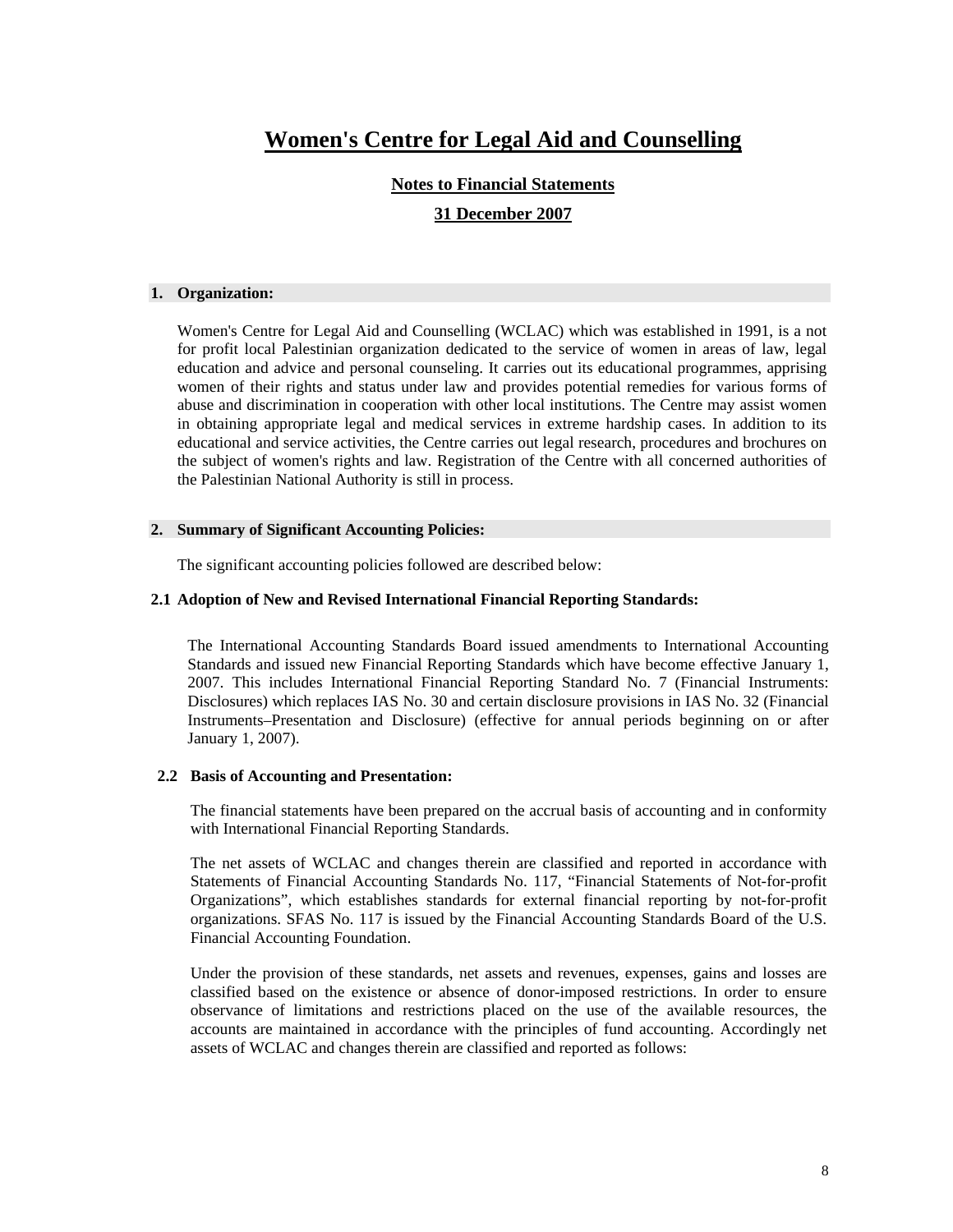#### **2. Summary of Significant Accounting Policies: (continued)**

- **Unrestricted net assets** Net assets whose use by WCLAC is not subject to donor-imposed restrictions.
- **Temporary restricted net assets** Net assets whose use by the Centre is limited by donorimposed stipulations that either expire by passage of time or can be fulfilled and released by actions of WCLAC pursuant to those donor-imposed stipulations.
- *Board Designated Fund* represents resources designated by the Board of Trustees to contribute to the long-term sustainability of current programs. The fund includes all unrestricted net assets accumulated through 31 December 1997 and any current locally generated income.
- **Revenues** are reported as increases in unrestricted net assets unless their use is limited by donor-imposed restrictions. When a donor restriction expires, that is, when a stipulated time restriction ends or purpose restriction is accomplished, temporarily restricted net assets are classified as unrestricted net assets and reported as net assets released from restrictions.

#### **2.3 Contributions:**

Contributions are recognized as revenues when received. Pledges receivable represents expenses incurred prior to 31 December and reimbursed by donors subsequently.

#### **2.4 Reporting of Financial Statements:**

The books of accounts are maintained in local currency (Israeli Shekel). Transactions that are denominated in foreign currencies are converted into local currency as follows:

 Transactions, including grants received, which are expressed or denominated in foreign currencies, are converted into local currency at the spot exchange rate prevailing at the date of each transaction.

For the purpose of presentation to donors and other foreign interested parties, the Centre uses the US Dollar as its reporting currency. The financial statements are translated to US Dollar as follows:

- Transactions and balances which are denominated or expressed in US Dollar are presented at the actual US Dollar received or paid.
- All other income and expenses in local currency are translated to US Dollar at the average rate of exchange prevailing during the year ended 31 December 2007 of NIS 4.16 per US Dollar.
- Fixed assets and related depreciation are translated at historical rates. Additions to cost were translated using the average rate of exchange prevailing during the year.
- All other assets and liabilities are translated to US Dollar using the rate of exchange prevailing on the balance sheet date of NIS 3.85 per US Dollar.
- Exchange differences arising from the translation of foreign currency balances and transactions is charged to the statement of activities.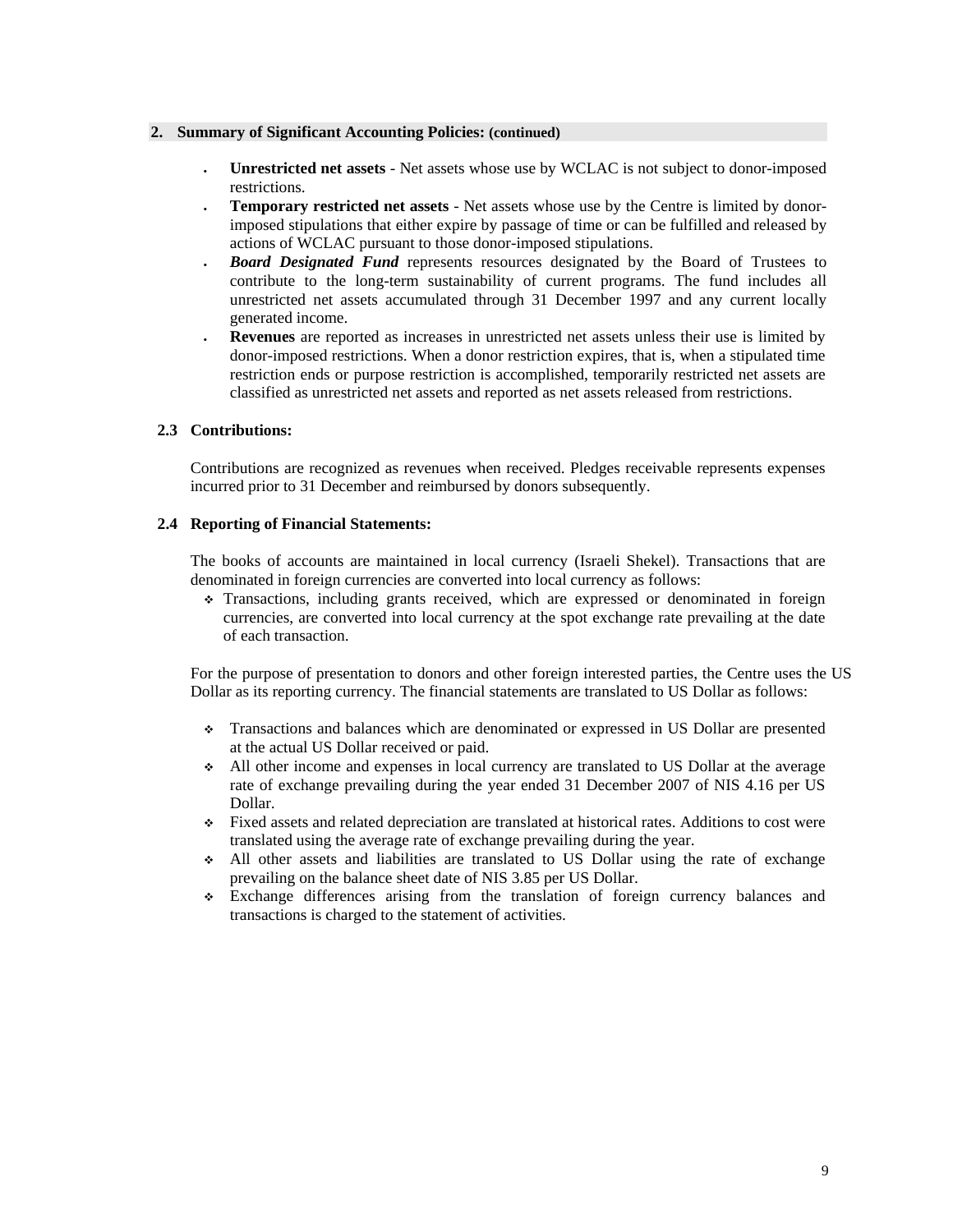#### **2. Summary of Significant Accounting Policies: (continued)**

#### **2.5 Fixed Assets and Depreciation:**

Fixed assets are stated at cost net of accumulated depreciation, depreciation is computed on a straight-line basis over the estimated useful lives of the respective assets ranging from 7% to 20%.

When the expected recoverable amount is less than the net book value, the property, plant and equipment amount is reduced to the lower of the cost or net realizable value and the difference (if any) is included in the statement of activities.

The useful lives of property, plant and equipment are reviewed at the end of each year. In case the expected useful life is different from what was determined before, the change in estimate is recorded in the following years, being as a change in estimate.

Property, plant and equipment are disposed off when there is no expected future benefit from the use of that asset.

#### **2.6 Severance Pay:**

The Centre provides for severance pay by accruing for one month compensation for each year of service based on the last salary paid during the year.

#### **2.7 Provident Fund:**

The Centre starting 1 January 1997, has a defined provident fund plan, which covers all salaries employees. The contribution of the Centre and the employees is equal to 5% of their basic salaries.

- **2.8** Estimates and assumptions: The financial statements include certain estimates and assumptions made by management related to reporting of assets, liabilities, at the statement of financial position date, and the reporting of revenue, expenses, gains, and losses during the year. Actual results may differ from those estimates adopted by the Centre's management. Estimates used in the preparation of the financial statements are the following:
	- Depreciation rates and useful lives of fixed assets.
	- Provision for severance pay,
- **2.9 Functional Expenses** -The Centre allocates its expenses on a functional basis among its various programmes and general administration. Expenses that can be identified with a specific program or administration are charged directly. Other expenses that are common to several functions are allocated between functions based on best estimates and judgment of management.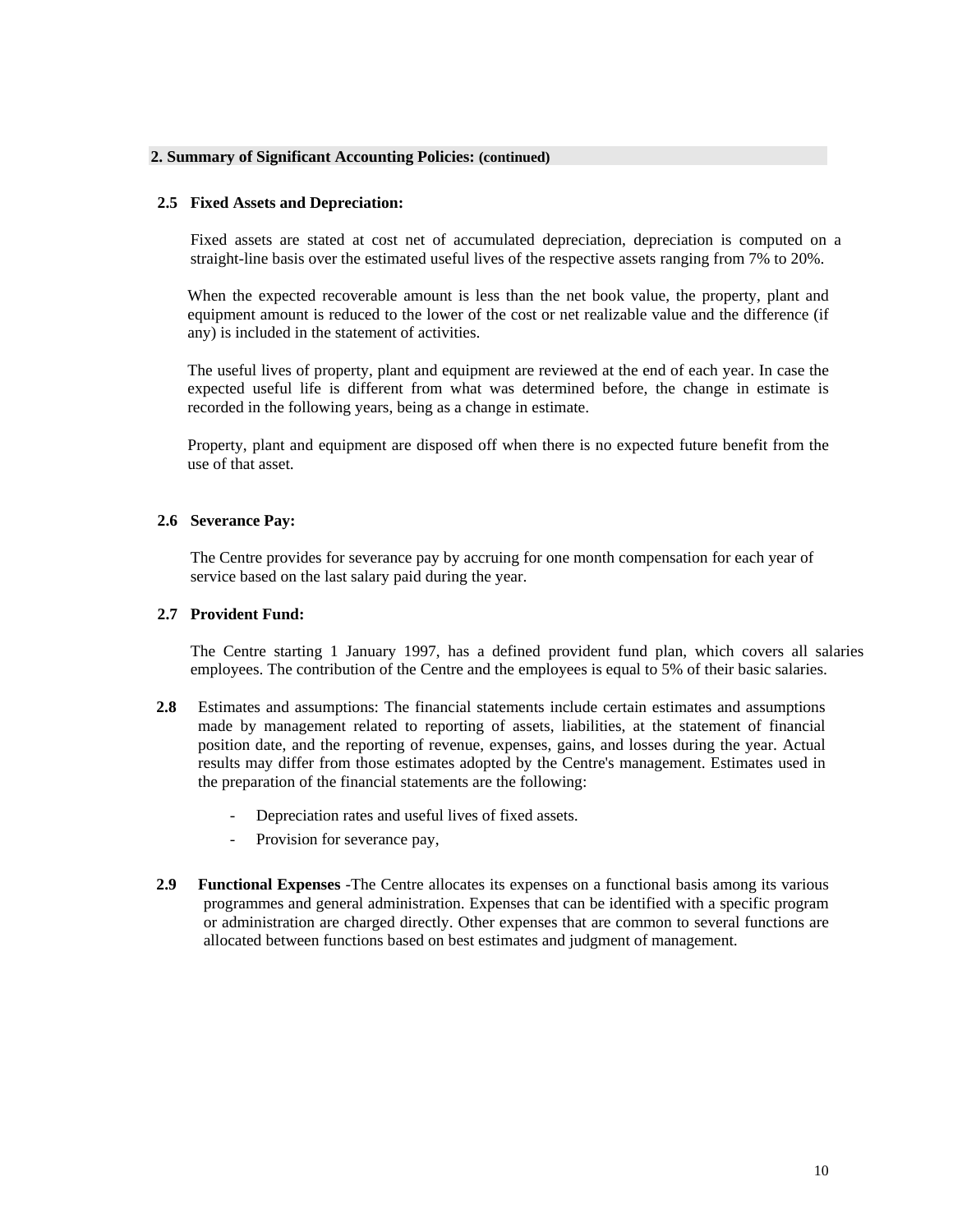#### **3. Cash on Hand and at Banks:**

#### **Composition:**

|                                                     | 2007       | 2006     |
|-----------------------------------------------------|------------|----------|
|                                                     | <b>USD</b> | USD      |
| Cash on Hand                                        | 2.435      | 2.799    |
| Deposits with Banks (overdrawn) in Israeli Shekel   | 64,235     | (13,740) |
| Deposits with Banks in US Dollar                    | 89,248     | 171,755  |
| Deposits with Banks in EURO                         | 407,572    | 208      |
|                                                     | 563.490    | 161.022  |
| Deposits with Banks in US Dollar for Staff Benefits |            |          |

#### **4. Pledges Receivables:**

| <b>Composition:</b>        |            |            |
|----------------------------|------------|------------|
|                            | 2007       | 2006       |
|                            | <b>USD</b> | <b>USD</b> |
| Kingdom of Belgium         |            | 223,890    |
| Kingdom of the Netherlands | 15,000     |            |
| World Health Organization  | 10,800     |            |
| <b>ACSUR</b>               | 17,195     |            |
| Kvinna Till Kvinna         | 20,066     | 12,038     |
|                            | 63,061     | 235.928    |

#### **5. Property, Plant and Equipment–net of Accumulated Depreciation:**

#### **Composition:**

|                                 | 2007       | 2006       |
|---------------------------------|------------|------------|
|                                 | USD        | <b>USD</b> |
| <b>Building</b>                 | 375,168    | 375,168    |
| <b>Building Improvement</b>     | 117,218    |            |
| <b>Office Furniture</b>         | 69.371     | 58.495     |
| Office Equipment                | 229,603    | 178,662    |
|                                 | 791,360    | 612,325    |
| <b>Accumulated Depreciation</b> | (184, 331) | (163, 570) |
| <b>Book Value</b>               | 607.029    | 448,755    |

#### **6. Payables and Accruals:**

#### **Composition:**

|                               | 2007   | 2006   |
|-------------------------------|--------|--------|
|                               | USD    | USD    |
| <b>Audit Fees</b>             | 12,000 |        |
| Payables and Accrued Expenses | 44.301 | 60.690 |
|                               | 56.301 | 60.690 |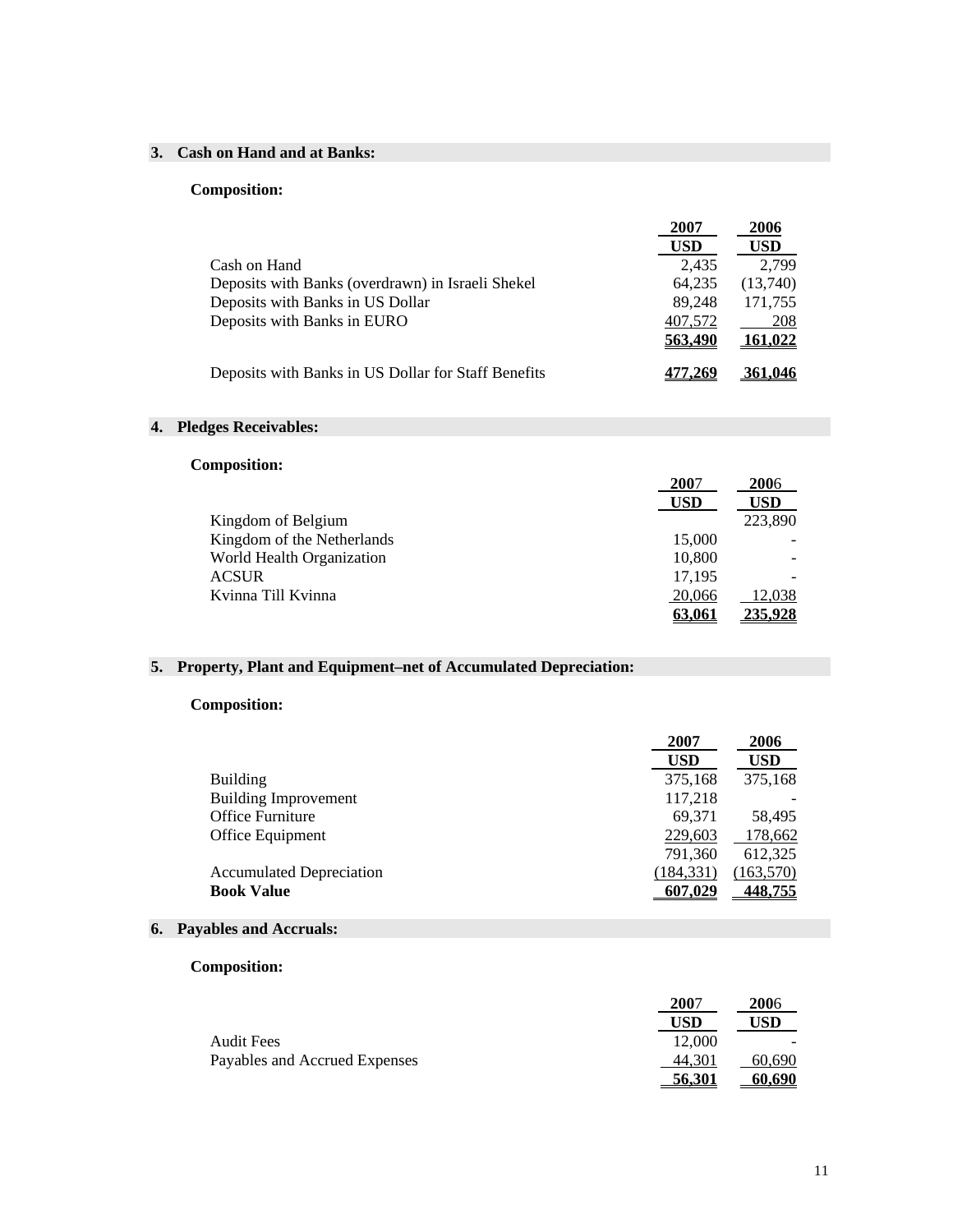#### **7. Loan Payable:**

In 2006, the Centre obtained a long term bank loan in the amount of U.S Dollar 265,000 to finance the cost of the building of the centre. The loan is being collateralized by the building and by a deposit in the amount of USD 100,000 (Part of the Centre's deposit earmarked for staff benefits). The loan bears interest at 8.46 % per annum and the loan repayments extends for 9 years starting 1 October 2006. Total amount of loan and associated interest for the nine years is to be USD 382,070 (principle USD 265,000 and interest USD 117,070)

The yearly repayments of the loan principle and interest were set to be USD 42,446.

Activities in the loan payable and interest during the year 2007 is as follows:

|                                                | <b>Principle</b> |
|------------------------------------------------|------------------|
| Balance at beginning of the year               | 260.571          |
| Settlement during the year, excluding interest | (20.900)         |
| Balance                                        | 239,671          |

#### **8. Reserve for Staff Benefits:**

#### **Composition:**

|                                         | <b>Severance</b><br>Pav<br><b>USD</b> | <b>Provident</b><br>Fund<br>USD |
|-----------------------------------------|---------------------------------------|---------------------------------|
| <b>Balance at Beginning of Year</b>     | 346,270                               | 217,635                         |
| <b>Indemnities Paid</b>                 | (19, 386)                             |                                 |
| Provision for the Year                  | 69,880                                | 38,271                          |
| <b>Balance at End of Year</b>           | 396,764                               | 255,906                         |
| Advances on Severance Pay / Staff Loans | (30, 353)                             |                                 |
|                                         | 366.41                                |                                 |

#### **9. Other Revenues:**

| <b>Composition:</b> |
|---------------------|
|                     |

|                                | 2007   | 2006   |  |
|--------------------------------|--------|--------|--|
|                                | USD    | USD    |  |
| <b>Bank Interest</b>           | 9.474  | 15,655 |  |
| Coordination and Training Fees | 16,080 | 46,750 |  |
| Donations for expenses         | 37,739 | 7,118  |  |
| Others                         | 1,351  | 2,488  |  |
|                                | 64.644 | 2.011  |  |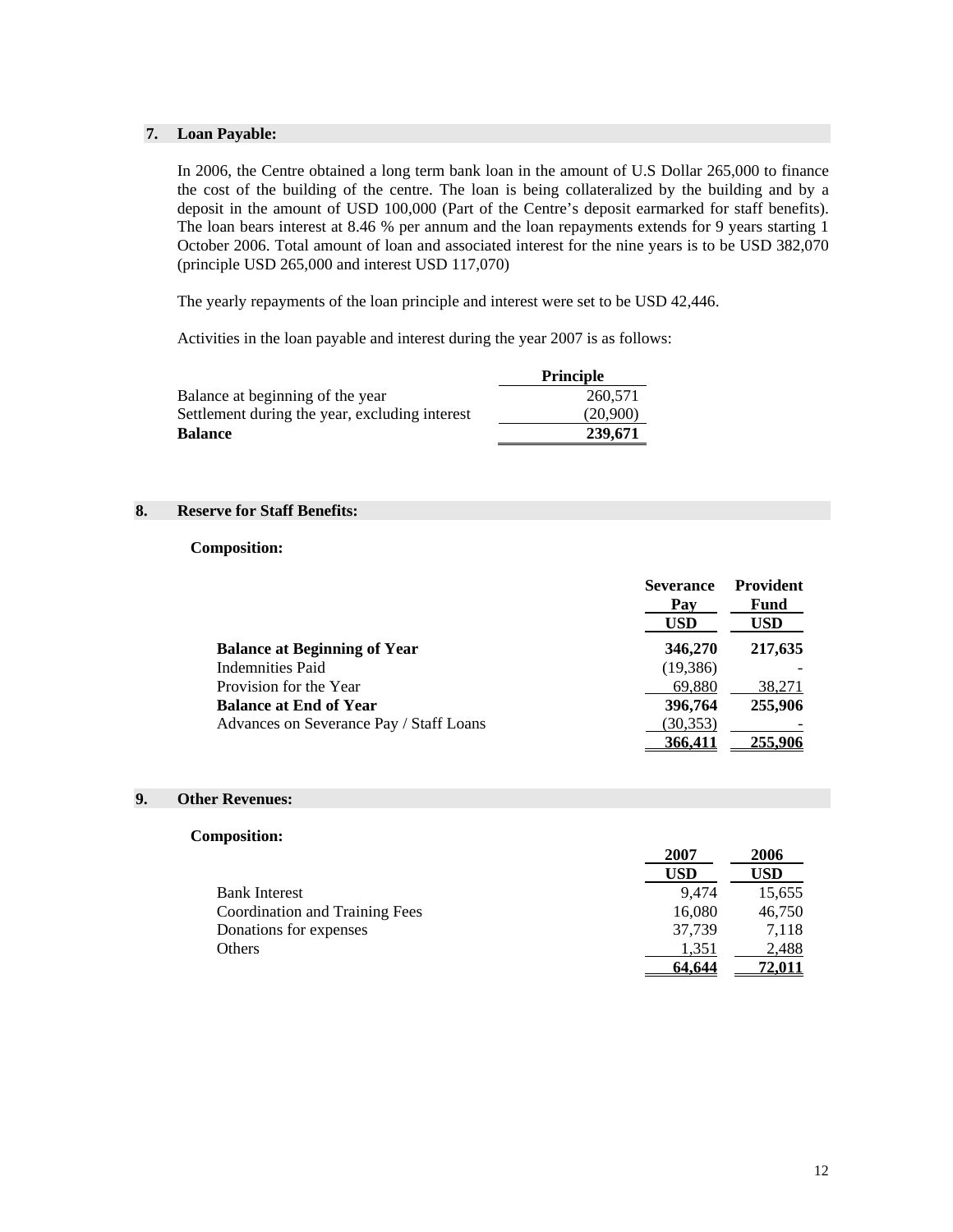#### **10. Financial instruments, fair values and risks management:**

#### • **Fair Values of Financial Assets and Liabilities:**

The carrying book values of financial assets and liabilities are not materially different from their fair values at the date of the statement of financial position.

#### • **Operational Risk**

The costs of the programs, administrative as well as fixed assets procurements are significantly financed by donors through donations. The management believes that the funding level in the year 2008 will be sufficient to finance all of its disbursements and will be consistent with the funding level in the prior years. Furthermore, the management believes that the political and economical conditions prevailing in the area will not materially affect its operations.

#### • **Credit Risk:**

WCLAC credit risk is primarily attributable to its liquid funds and receivables. The credit risk on liquid funds is limited because they are placed with reputable financial institutions. The Receivables are stated in the statement of financial position net of allowances for doubtful debts, if any, which is estimated by WCLAC management based on prior experience and the current economic environment.

#### • **Interest Rate Risk**

WCLAC interest rate risk arises from the possibility that changes in market interest rates may affect the value of its interest bearing assets. The management of WCLAC usually monitor the fluctuation in interest rates in every individual currency in order to maximize the benefits from placements.

#### • **Currency Risk:**

Currency risk arises from the possibility that changes in the exchange rates may affect negatively the value of the financial assets and liabilities in case WCLAC does not hedge its currency exposure by means of hedging instruments. The management usually distributes its liquid assets over its functional currencies to minimize any possible loss from currency rates fluctuation.

#### **11. Comparative Figures:**

Certain comparative figures were reclassified to conform to the current year presentation.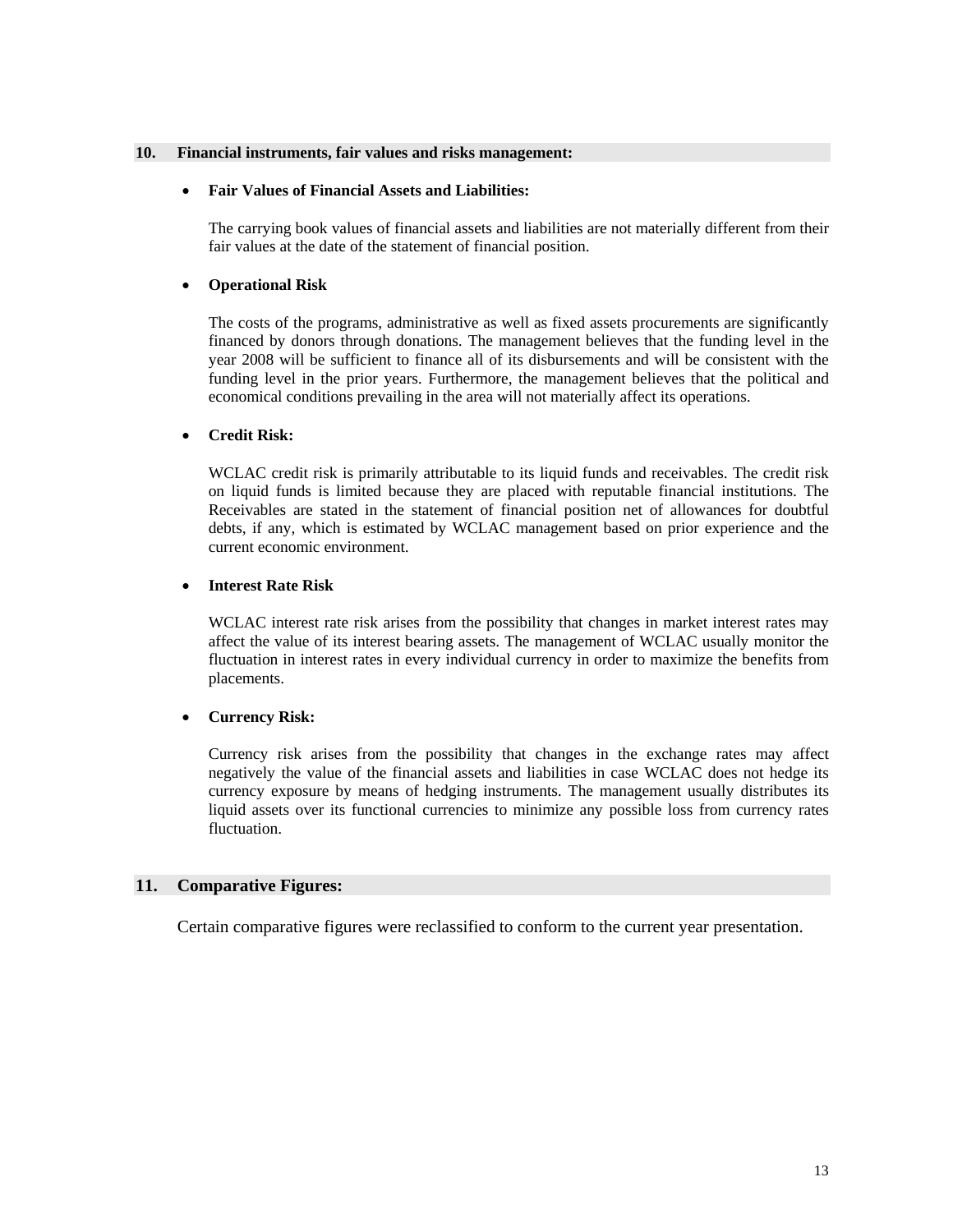**12. Releases from temporary restricted assets by funding source for the year ended 31 December 2007 is as follows:**

|                                             |                          | <b>Grants</b>      |                  |                          |                 |
|---------------------------------------------|--------------------------|--------------------|------------------|--------------------------|-----------------|
|                                             | Unexpended               | Received           |                  | <b>Unexpended</b>        | <b>Disposed</b> |
|                                             | Grants as of & Pledged   |                    | <b>Available</b> | <b>Grants</b> as of      | <b>Grants</b>   |
|                                             | 31-Dec-06                | 2007               | <b>Grants</b>    | 31-Dec-07                | in 2007         |
|                                             | <b>USD</b>               | <b>USD</b>         | <b>USD</b>       | <b>USD</b>               | <b>USD</b>      |
| <b>Core Grants:</b>                         |                          |                    |                  |                          |                 |
| <b>ICCO</b>                                 | $\overline{\phantom{a}}$ | 80,625             | 80,625           |                          | 80,625          |
| <b>NOVIB</b>                                | $\blacksquare$           | 800,065            | 800,065          | 363,621                  | 436,444         |
| Netherlands Representative Office           | $\blacksquare$           | 100,000            | 100,000          | $\overline{\phantom{a}}$ | 100,000         |
| Irish Aid                                   |                          | 102,410            | 102,410          | ÷.                       | 102,410         |
| Dan Church Aid                              |                          | 55,064             | 55,064           | $\overline{\phantom{a}}$ | 55,064          |
| Heinrich Boll Foundation 2006 *             | 18,000                   | $\ast$<br>(18,000) |                  | $\blacksquare$           |                 |
| Heinrich Boll Foundation 2007               |                          | 95,850             | 95,850           | 8,390                    | 87,460          |
| <b>EED</b>                                  | $\blacksquare$           | 147,399            | 147,399          | $\blacksquare$           | 147,399         |
| Acsur                                       |                          | 70,570             | 70,570           | $\blacksquare$           | 70,570          |
| Al-Quds Open University                     | $\blacksquare$           | 16,248             | 16,248           | $\overline{\phantom{a}}$ | 16,248          |
| Mua'ssasat                                  | $\blacksquare$           | 300,000            | 300,000          | $\overline{\phantom{a}}$ | 300,000         |
| Kvinna till Kvinna                          |                          | 53,561             | 53,561           |                          | 53,561          |
|                                             | 18,000                   | 1,803,792          | 1,821,792        | 372,011                  | 1,449,781       |
| <b>Other Grants / Special Projects:</b>     |                          |                    |                  |                          |                 |
| Ford Foundation                             | 22,770                   |                    | 22,770           | ÷.                       | 22,770          |
| World Health Organization                   |                          | 18,000             | 18,000           | $\overline{a}$           | 18,000          |
| <b>UNIFEM</b>                               |                          | 30,000             | 30,000           | 30,000                   |                 |
| <b>UNFPA</b>                                | 9,420                    | 61,473             | 70,893           | 6,169                    | 64,724          |
|                                             | 32,190                   | 109,473            | 141,663          | 36,169                   | 105,494         |
| <b>Total Funded by Temporary Restricted</b> | 50,190                   | 1,913,265          | 1,963,455        | 408,180                  | 1,555,275       |

\* Refunded to HBF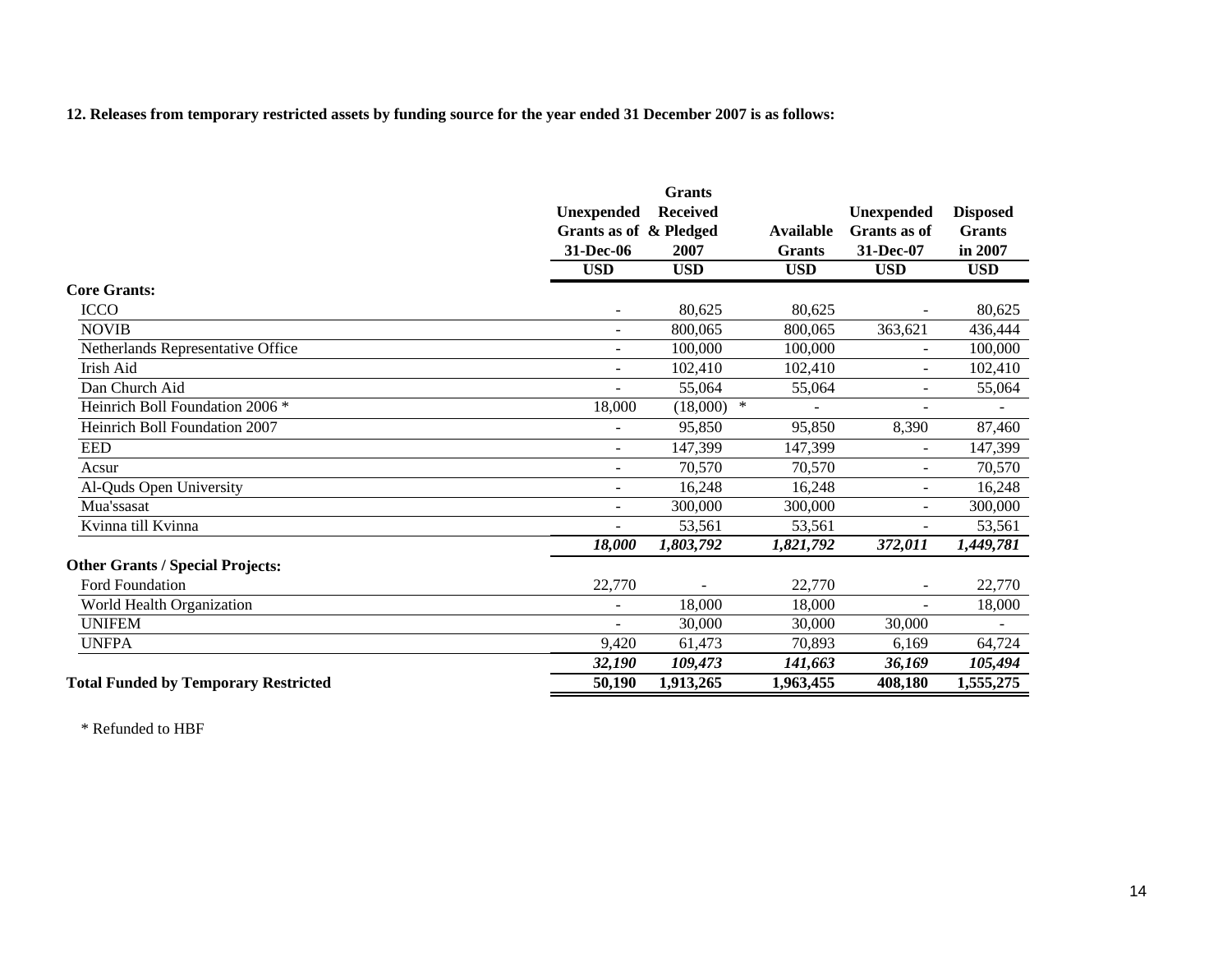## **Core Expenditures**

|                                           |                    |               | (Over)                 |
|-------------------------------------------|--------------------|---------------|------------------------|
|                                           |                    |               | <b>Under</b>           |
|                                           | <b>Actual</b>      | <b>Budget</b> | <b>Budget</b>          |
|                                           | <b>USD</b>         | <b>USD</b>    | <b>USD</b>             |
| <b>Salaries and Related Expenses:</b>     |                    |               |                        |
| <b>Salaries</b>                           | 548,587            | 539,844       |                        |
|                                           |                    | 112,222       | (8,743)                |
| <b>Salary Related Expenses</b>            | 140,591<br>689,178 | 652,066       | (28, 369)<br>(37, 112) |
| <b>Occupancy Costs:</b>                   |                    |               |                        |
| Rent                                      | 53,925             | 63,550        | 9,625                  |
| <b>Utilities</b>                          | 22,161             | 21,333        | (828)                  |
| Repairs and Maintenance                   | 25,501             | 18,633        | (6, 868)               |
|                                           | 101,587            | 103,516       | 1,929                  |
| <b>Contractual Professional Services:</b> |                    |               |                        |
| Audit and Accounting Fees                 | 19,335             | 20,177        | 842                    |
| Legal & Court Fees                        | 12,180             | 25,269        | 13,089                 |
| Consultancies, Research and Training      | 68,175             | 122,063       | 53,888                 |
| Coordination                              | 196,907            | 226,955       | 30,048                 |
|                                           | 296,597            | 394,464       | 97,867                 |
| Others:                                   |                    |               |                        |
| Hospitality and Workshops                 | 66,862             | 101,419       | 34,557                 |
| Printing, Stationery and Supplies         | 31,015             | 49,474        | 18,459                 |
| Media and Advertising                     | 54,438             | 61,864        | 7,426                  |
| Transportation, Perdiem and Travel        | 86,962             | 76,743        | (10, 219)              |
| Communication                             | 40,413             | 35,956        | (4, 457)               |
| <b>Emergencies and Safehome</b>           | 2,321              | 500           | (1,821)                |
| <b>Bank Charges</b>                       | 33,843             | 6,604         | (27, 239)              |
|                                           | 315,854            | 332,560       | 16,706                 |
| Total expenditures                        | 1,403,216          | 1,482,606     | 79,390                 |
| Capital expenditures                      | 179,035            | 93,681        | (85, 354)              |
| <b>Total</b>                              | 1,582,251          | 1,576,287     | (5,964)                |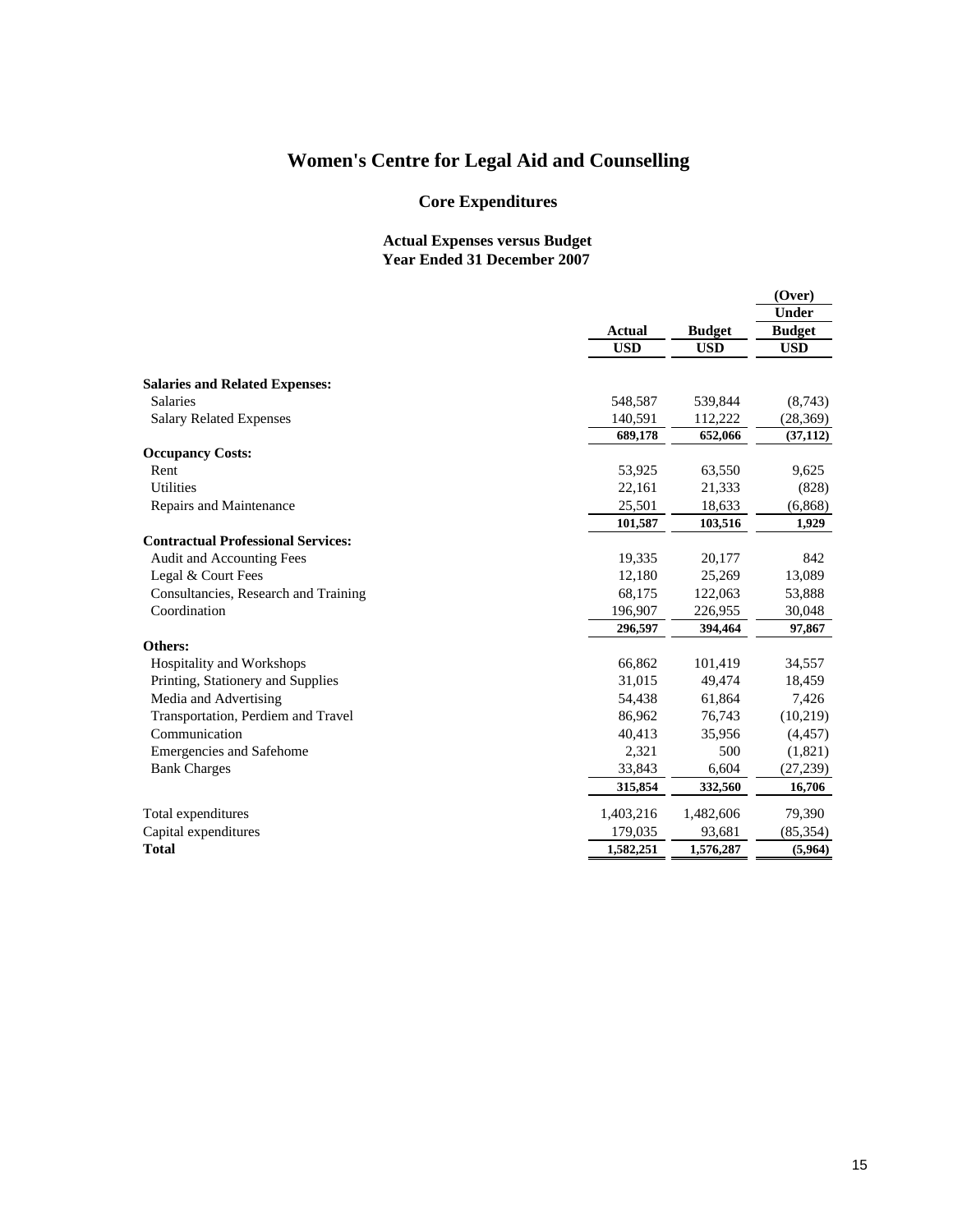## **Capacity Building Unit**

|                                           | <b>Actual</b> | <b>Budget</b> | (Over)<br><b>Under</b><br><b>Budget</b> |
|-------------------------------------------|---------------|---------------|-----------------------------------------|
|                                           | <b>USD</b>    | <b>USD</b>    | <b>USD</b>                              |
|                                           |               |               |                                         |
| <b>Salaries and Related Expenses:</b>     |               |               |                                         |
| <b>Salaries</b>                           | 56,776        | 59,436        | 2,660                                   |
| <b>Salary Related Expenses</b>            | 16,771        | 15,835        | (936)                                   |
|                                           | 73,547        | 75,271        | 1,724                                   |
| <b>Occupancy Costs:</b>                   |               |               |                                         |
| Rent                                      | 9,982         | 10,950        | 968                                     |
| <b>Utilities</b>                          | 5,301         | 4,900         | (401)                                   |
| Repairs and Maintenance                   | 6,720         | 4,500         | (2,220)                                 |
|                                           | 22,003        | 20,350        | (1,653)                                 |
| <b>Contractual Professional Services:</b> |               |               |                                         |
| Audit and Accounting Fees                 |               |               |                                         |
| Legal & Court Fees                        |               |               |                                         |
| Consultancies, Research and Training      | 3,631         | 11,000        | 7,369                                   |
| Coordination                              | 54,274        | 57,830        | 3,556                                   |
|                                           | 57,905        | 68,830        | 10,925                                  |
| Others:                                   |               |               |                                         |
| Hospitality and Workshops                 | 19,256        | 23,634        | 4,378                                   |
| Printing, Stationery and Supplies         | 2,715         | 5,415         | 2,700                                   |
| Media and Advertising                     | 1,636         | 1,000         | (636)                                   |
| Transportation, Perdiem and Travel        | 28,355        | 20,053        | (8,302)                                 |
| Communication                             | 7,679         | 5,900         | (1,779)                                 |
| <b>Emergencies and Safehome</b>           | 624           | 500           | (124)                                   |
| <b>Bank Charges</b>                       |               |               |                                         |
|                                           | 60,265        | 56,502        | (3,763)                                 |
| Total expenditures                        | 213,720       | 220,953       | 7,233                                   |
| Capital expenditures                      | 13,606        | 13,500        | (106)                                   |
| <b>Total</b>                              | 227,326       | 234,453       | 7,127                                   |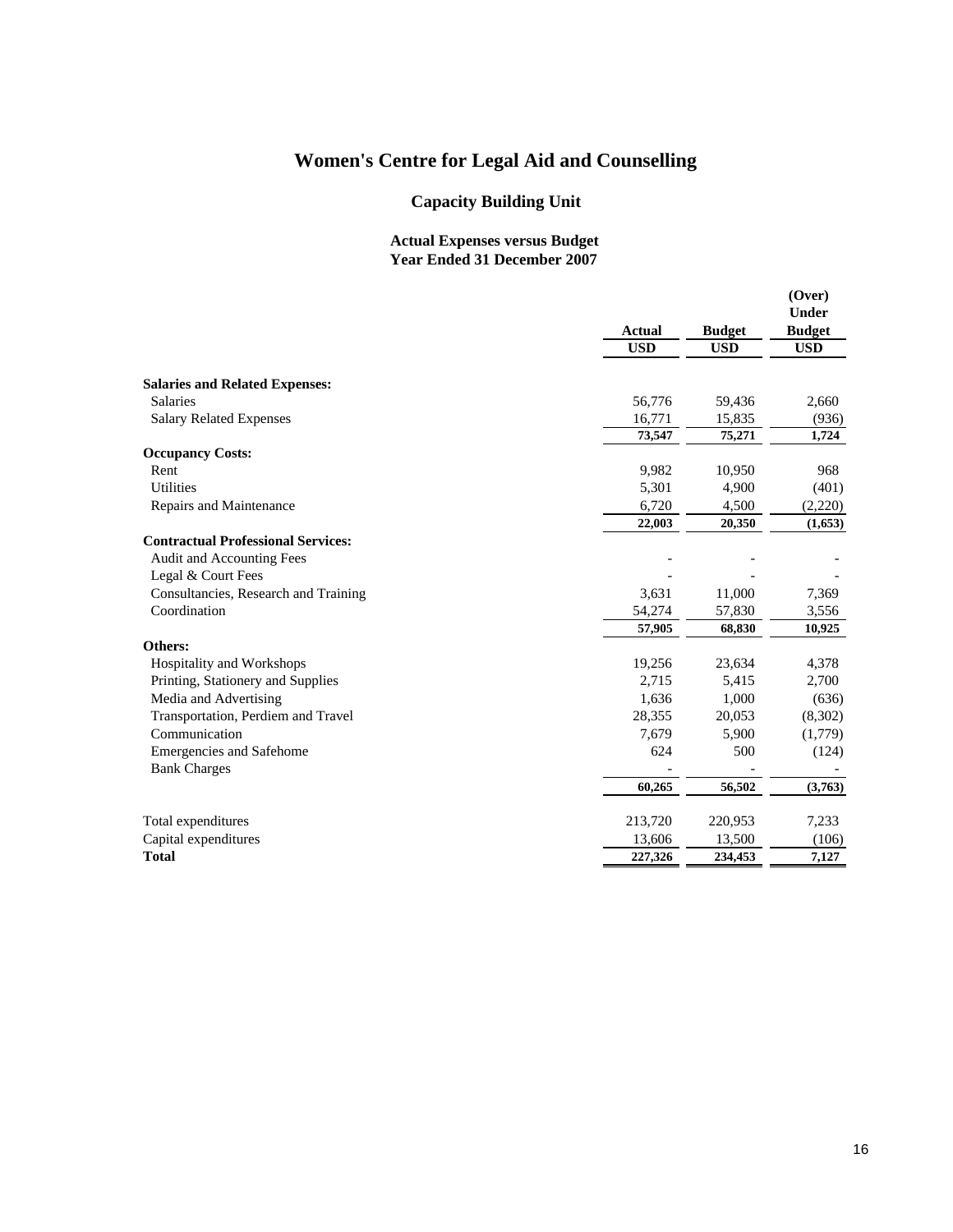## **Research and Documentation Unit**

|                                           | <b>Actual</b> | <b>Budget</b> | (Over)<br><b>Under</b><br><b>Budget</b> |
|-------------------------------------------|---------------|---------------|-----------------------------------------|
|                                           | <b>USD</b>    | <b>USD</b>    | <b>USD</b>                              |
|                                           |               |               |                                         |
| <b>Salaries and Related Expenses:</b>     |               |               |                                         |
| <b>Salaries</b>                           | 61,318        | 79,440        | 18,122                                  |
| <b>Salary Related Expenses</b>            | 16,260        | 15,250        | (1,010)                                 |
|                                           | 77,578        | 94,690        | 17,112                                  |
| <b>Occupancy Costs:</b>                   |               |               |                                         |
| Rent                                      | 12,684        | 10,450        | (2,234)                                 |
| <b>Utilities</b>                          | 3,827         | 3,500         | (327)                                   |
| Repairs and Maintenance                   | 5,009         | 3,500         | (1,509)                                 |
|                                           | 21,520        | 17,450        | (4,070)                                 |
| <b>Contractual Professional Services:</b> |               |               |                                         |
| Audit and Accounting Fees                 |               |               |                                         |
| Legal & Court Fees                        |               |               |                                         |
| Consultancies, Research and Training      | 41,884        | 50,540        | 8,656                                   |
| Coordination                              | 26,888        | 36,300        | 9,412                                   |
|                                           | 68,772        | 86,840        | 18,068                                  |
| Others:                                   |               |               |                                         |
| Hospitality and Workshops                 | 4,841         | 8,075         | 3,234                                   |
| Printing, Stationery and Supplies         | 5,613         | 5,400         | (213)                                   |
| Media and Advertising                     | 6,258         | 9,400         | 3,142                                   |
| Transportation, Perdiem and Travel        | 6,493         | 9,925         | 3,432                                   |
| Communication                             | 6,853         | 4,950         | (1,903)                                 |
| <b>Emergencies and Safehome</b>           |               |               |                                         |
| <b>Bank Charges</b>                       |               |               |                                         |
|                                           | 30,058        | 37,750        | 7,692                                   |
| Total expenditures                        | 197,928       | 236,730       | 38,802                                  |
| Capital expenditures                      | 16,556        | 19,000        | 2,444                                   |
| <b>Total</b>                              | 214,484       | 255,730       | 41,246                                  |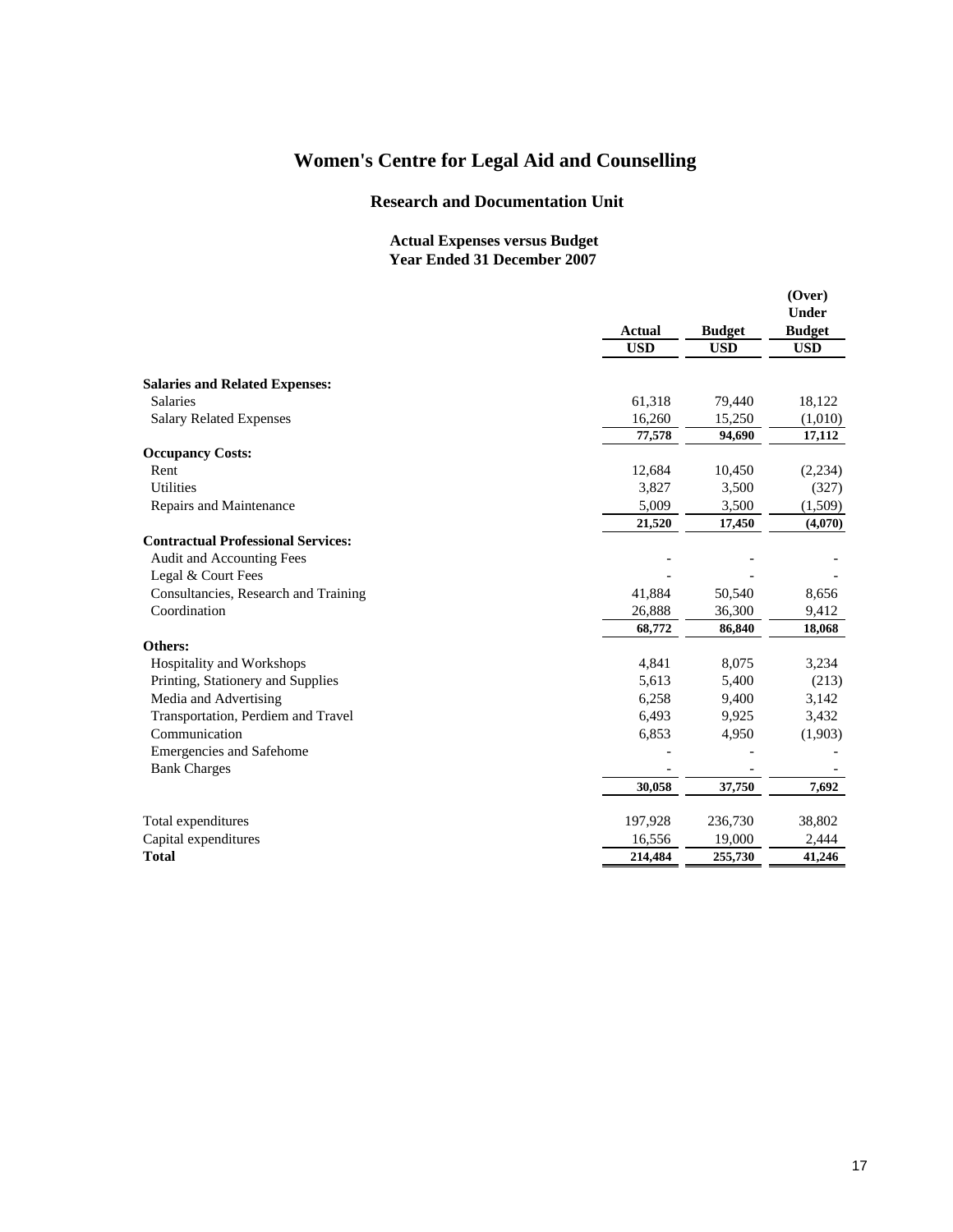## **Lobbying and Advocacy Unit**

|                                           | <b>Actual</b> | <b>Budget</b> | (Over)<br><b>Under</b><br><b>Budget</b> |
|-------------------------------------------|---------------|---------------|-----------------------------------------|
|                                           | <b>USD</b>    | <b>USD</b>    | <b>USD</b>                              |
|                                           |               |               |                                         |
| <b>Salaries and Related Expenses:</b>     |               |               |                                         |
| <b>Salaries</b>                           | 93,028        | 83,940        | (9,088)                                 |
| <b>Salary Related Expenses</b>            | 22,874        | 17,868        | (5,006)                                 |
|                                           | 115,902       | 101,808       | (14, 094)                               |
| <b>Occupancy Costs:</b>                   |               |               |                                         |
| Rent                                      | 8,011         | 10,250        | 2,239                                   |
| <b>Utilities</b>                          | 3,913         | 3,500         | (413)                                   |
| Repairs and Maintenance                   | 4,027         | 2,700         | (1,327)                                 |
|                                           | 15,951        | 16,450        | 499                                     |
| <b>Contractual Professional Services:</b> |               |               |                                         |
| Audit and Accounting Fees                 |               |               |                                         |
| Legal & Court Fees                        |               |               |                                         |
| Consultancies, Research and Training      | 14,639        | 17,120        | 2,481                                   |
| Coordination                              | 26,450        | 41,860        | 15,410                                  |
|                                           | 41,089        | 58,980        | 17,891                                  |
| Others:                                   |               |               |                                         |
| Hospitality and Workshops                 | 24,977        | 42,519        | 17,542                                  |
| Printing, Stationery and Supplies         | 9,972         | 22,098        | 12,126                                  |
| Media and Advertising                     | 33,205        | 36,323        | 3,118                                   |
| Transportation, Perdiem and Travel        | 15,139        | 23,835        | 8,696                                   |
| Communication                             | 4,286         | 4,500         | 214                                     |
| <b>Emergencies and Safehome</b>           |               |               |                                         |
| <b>Bank Charges</b>                       |               |               |                                         |
|                                           | 87,579        | 129,275       | 41,696                                  |
| Total expenditures                        | 260,521       | 306,513       | 45,992                                  |
| Capital expenditures                      | 11,256        | 14,500        | 3,244                                   |
| <b>Total</b>                              | 271,777       | 321,013       | 49,236                                  |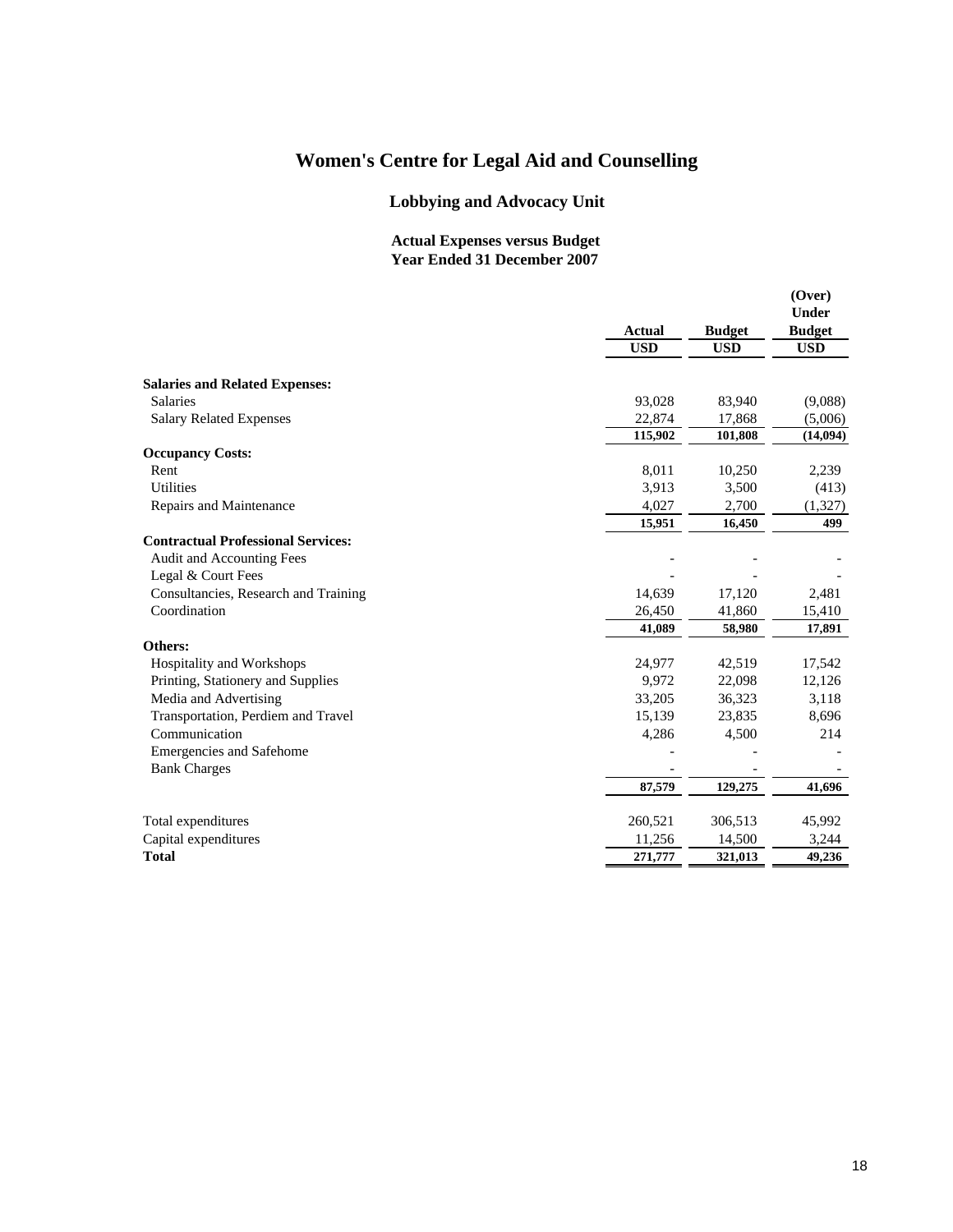#### **Service Unit**

|                                           |            |               | (Over)<br><b>Under</b> |
|-------------------------------------------|------------|---------------|------------------------|
|                                           | Actual     | <b>Budget</b> | <b>Budget</b>          |
|                                           | <b>USD</b> | <b>USD</b>    | <b>USD</b>             |
| <b>Salaries and Related Expenses:</b>     |            |               |                        |
| <b>Salaries</b>                           | 155,470    | 152,856       | (2,614)                |
| <b>Salary Related Expenses</b>            | 40,164     | 31,437        | (8, 727)               |
|                                           | 195,634    | 184,293       | (11, 341)              |
| <b>Occupancy Costs:</b>                   |            |               |                        |
| Rent                                      | 17,074     | 20,450        | 3,376                  |
| <b>Utilities</b>                          | 3,620      | 4,433         | 813                    |
| Repairs and Maintenance                   | 4,141      | 4,433         | 292                    |
|                                           | 24,835     | 29,316        | 4,481                  |
| <b>Contractual Professional Services:</b> |            |               |                        |
| Audit and Accounting Fees                 | 5,793      | 7,902         | 2,109                  |
| Legal & Court Fees                        | 7,900      | 20,769        | 12,869                 |
| Consultancies, Research and Training      | 5,021      | 37,403        | 32,382                 |
| Coordination                              | 73,905     | 74,165        | 260                    |
|                                           | 92,619     | 140,239       | 47,620                 |
| Others:                                   |            |               |                        |
| Hospitality and Workshops                 | 9,417      | 19,091        | 9,674                  |
| Printing, Stationery and Supplies         | 5,955      | 9,561         | 3,606                  |
| Media and Advertising                     | 9,065      | 10,141        | 1,076                  |
| Transportation, Perdiem and Travel        | 19,875     | 15,430        | (4, 445)               |
| Communication                             | 11,296     | 12,106        | 810                    |
| <b>Emergencies and Safehome</b>           | 1,697      |               | (1,697)                |
| <b>Bank Charges</b>                       | 109        | 1,104         | 995                    |
|                                           | 57,414     | 67,433        | 10,019                 |
| Total expenditures                        | 370,502    | 421,281       | 50,779                 |
| Capital expenditures                      | 5,321      | 20,681        | 15,360                 |
| <b>Total</b>                              | 375,823    | 441,962       | 66,139                 |
|                                           |            |               |                        |